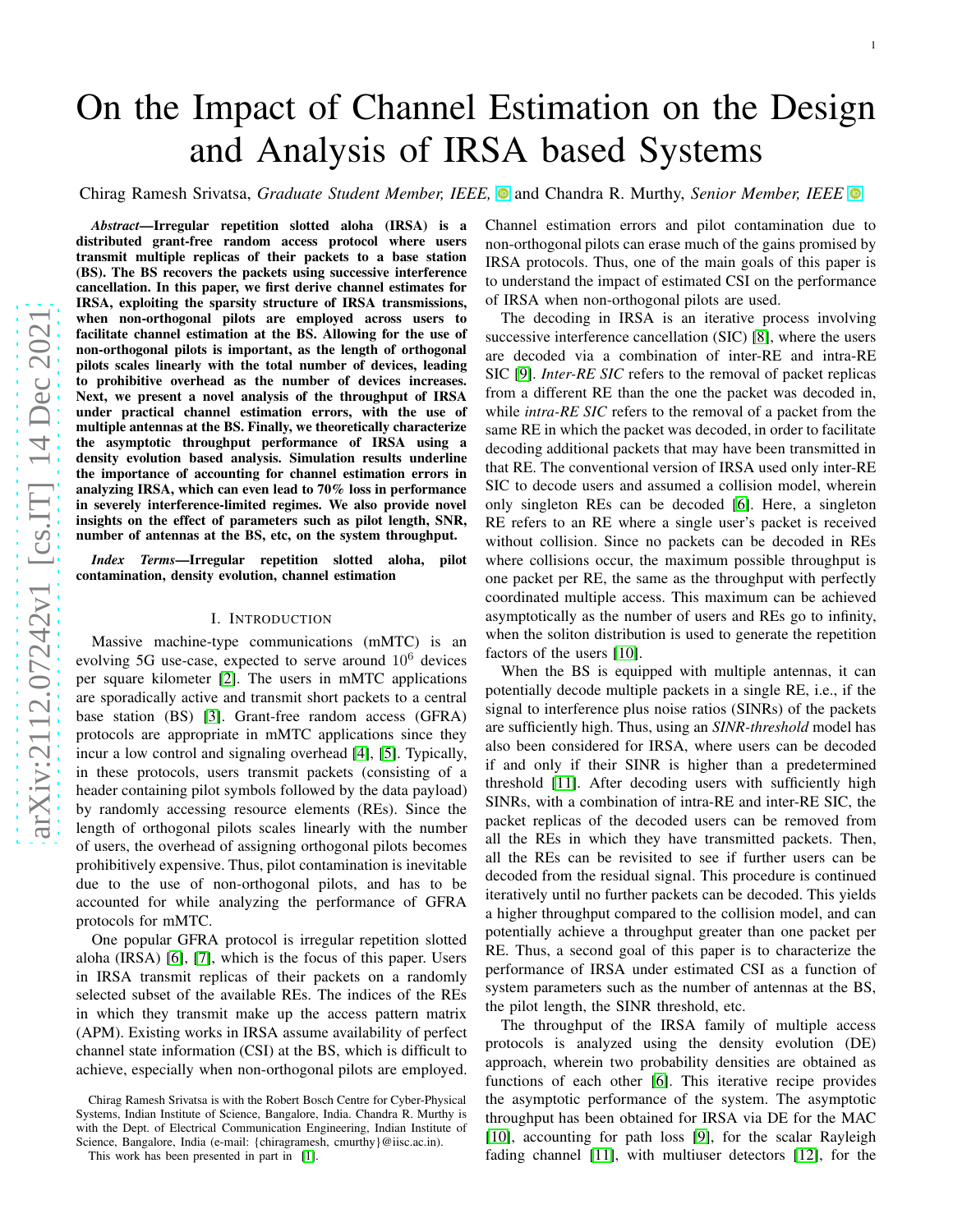polarized MIMO channel in satellite networks [\[13\]](#page-12-12), and other enhanced variants of IRSA [\[14\]](#page-12-13), [\[15\]](#page-12-14). The authors in [\[16\]](#page-12-15) have proposed an algorithm to detect the subset of active users in IRSA. In contrast, this work focuses on the effect of channel estimation errors on the performance of IRSA. A closely related protocol is pattern division multiple access (PDMA) [\[17\]](#page-12-16), where users transmit their packets across a subset of REs governed by a binary APM. A difference with PDMA is that the APM is designed in a centralized manner to maximize the so-called *constellation-constrained capacity,* which is not scalable to a massive number of users in mMTC. Thus, a theoretical analysis of the throughput of the IRSA protocol under pilot contamination, accounting for the effect of channel estimation errors, path loss, fading, and multiple antennas at the BS, is not yet available in the literature, to the best of our knowledge.

# *A. Contributions*

Our main contributions in this paper are as follows:

- 1) We derive channel estimates for IRSA under three schemes: the first one exploits the sparsity in the APM to estimate the channels of the users, and the other two assume knowledge of the APM and output minimum mean square error (MMSE) estimates. (See Theorem [1](#page-3-0) in Sec. [III.](#page-2-0))
- 2) We present a novel analysis of the SINR in IRSA accounting for channel estimation errors, where estimates are acquired via non-orthogonal pilots under the three estimation schemes. (See Theorem [2](#page-4-0) in Sec. [IV.](#page-4-1))
- 3) We theoretically analyze the throughput of IRSA via DE, when users perform path loss inversion based power control. The analysis reveals the asymptotic performance of the protocols as the number of users and REs get large. (See Theorem [3](#page-7-0) in Sec. [V-C](#page-7-1) and also Sec. [V-D.](#page-8-0))

Through extensive simulations, we show that channel estimation errors lead to a significant loss of throughput compared to the ideal scenario with perfect CSI at the BS, even resulting in up to 70% loss in severely interference-limited regimes. In particular, in mMTC applications, since it is not possible to assign orthogonal pilots to all users, the resulting pilot contamination can significantly degrade the SINR, leading to poor performance. On the positive side, this loss in performance can be recuperated by optimizing system parameters such as pilot length, number of antennas, frame length, signal to noise ratio, and SINR threshold. In particular, we show that the pilot length required to obtain near-optimal performance is orders of magnitude lower than the pilot length needed to assign orthogonal pilots to all users. For example, a pilot length of  $\tau = 12$  is sufficient to obtain optimal performance with  $M = 150$  users, whereas the use of orthogonal pilot sequences requires  $\tau = 150$  pilot symbols (See Fig. [1\)](#page-8-1). This is possible because only a small fraction of users transmit in a given RE in IRSA; exploiting this sparsity in user access allows one to obtain accurate channel estimates even when the pilots are non-orthogonal (See Algorithm [1.](#page-3-1))

Our analysis also reveals an inflection load, beyond which the system becomes interference-limited, resulting in a dramatic reduction of the throughput. The asymptotic throughput obtained via DE serves as an upper bound for the achievable throughput, and facilitates numerical optimization of the throughput with respect to the system parameters.

*Notation:* The symbols a, **a**, **A**,  $[\mathbf{A}]_{i,:}$ ,  $[\mathbf{A}]_{:j}$ ,  $\mathbf{0}_N$ ,  $\mathbf{1}_N$ , and  $I_N$  denote a scalar, a vector, a matrix, the *i*th row of **A**, the *j*th column of  $A$ , all-zero vector of length  $N$ , all ones vector of length N, and an identity matrix of size  $N \times N$ , respectively.  $[a]_{\mathcal{S}}$  and  $[A]_{\mathcal{S}}$  denote the elements of a and the columns of A indexed by the set S respectively. diag(a) is a diagonal matrix with diagonal entries given by a. The set of real and complex matrices of size  $N \times M$  are denoted as  $\mathbb{R}^{N \times M}$  and  $\mathbb{C}^{N \times M}$ .  $\mathcal{N}(\mathbf{a}, \mathbf{A})$  and  $\mathcal{CN}(\mathbf{a}, \mathbf{A})$  denote the real and complex Gaussian distribution, respectively, with mean a and covariance  $A$ . [N] denotes the set  $\{1, 2, ..., N\}$ .  $|\cdot|$ ,  $\|\cdot\|$ ,  $[\cdot]^T$ ,  $[\cdot]^*, [\cdot]^H$ ,  $\mathbb{E}[\cdot]$ , and  $\mathbb{E}_{a}[\cdot]$  denote the magnitude (or cardinality of a set),  $\ell_2$ norm, transpose, conjugate, hermitian, expectation, and the expectation conditioned on a, respectively.

# II. SYSTEM MODEL

An IRSA system is considered with  $M$  single-antenna users communicating with a central BS equipped with  $N$  antennas. The users are assumed to be arbitrarily located within a cell, with the BS located at the cell center. The fading is modeled as block-fading, quasi-static and Rayleigh distributed. The time-frequency resource is divided into REs, and  $T$  REs together constitute a *frame*. The REs can be slots, subcarriers or both. In each frame, the users contend for the channel by randomly selecting a subset of REs, and they transmit replicas of their packets in the selected REs. Each packet replica comprises of a header containing pilot symbols and payload containing data and error correction symbols.

The access of REs in a given frame by all the users can be represented by a binary access pattern matrix (APM)  $G \in$  $\{0,1\}^{T \times M}$ . The entries of G are denoted by  $g_{tm} = [\mathbf{G}]_{tm}$ , and  $g_{tm} = 1$  if the mth user transmits its packet in the tth RE, and  $g_{tm} = 0$  otherwise. The mth user samples their repetition factor  $d_m$  from a preset probability distribution. They then choose  $d_m$  REs from a total of T REs uniformly at random for transmission. We note that, due to the distributed nature of the protocol, the M columns of G are i.i.d., and G is independently generated from one frame to the next.

At the BS, the received signal in the tth RE is a superposition of the packets transmitted by the users that are scheduled to transmit in the same RE. In the pilot phase, if  $g_{tm} = 1$ , the mth user transmits a  $\tau$ -length pilot  $\mathbf{p}_m \in \mathbb{C}^{\tau}$  in the tth RE, with each pilot symbol transmitted at an average power  $P_{\tau}$ , and thus,  $\mathbb{E}[\|\mathbf{p}_m\|^2] = \tau P_{\tau}$ . The pilot signal  $\mathbf{Y}_t^p \in \mathbb{C}^{N \times \tau}$  received at the BS using its N antennas and in the tth RE is given by

$$
\mathbf{Y}_t^p = \sum\nolimits_{m=1}^M g_{tm} \mathbf{h}_{tm} \mathbf{p}_m^H + \mathbf{N}_t^p, \tag{1}
$$

where  $N_t^p \in \mathbb{C}^{N \times \tau}$  is the complex additive Gaussian noise at the BS with  $[N_t^p]_{nj}$  i.i.d.  $\mathcal{CN}(0, N_0) \forall n \in [N], j \in [\tau]$ and  $t \in [T]$ , and  $N_0$  is the noise variance. Here  $h_{tm}$  =  $[h_{tm1}, \ldots, h_{tmN}]^T$  is the uplink channel vector of the mth user in the tth RE, with  $h_{tmn} \stackrel{\text{i.i.d.}}{\sim} \mathcal{CN}(0, \beta_m \sigma_h^2), \forall t \in$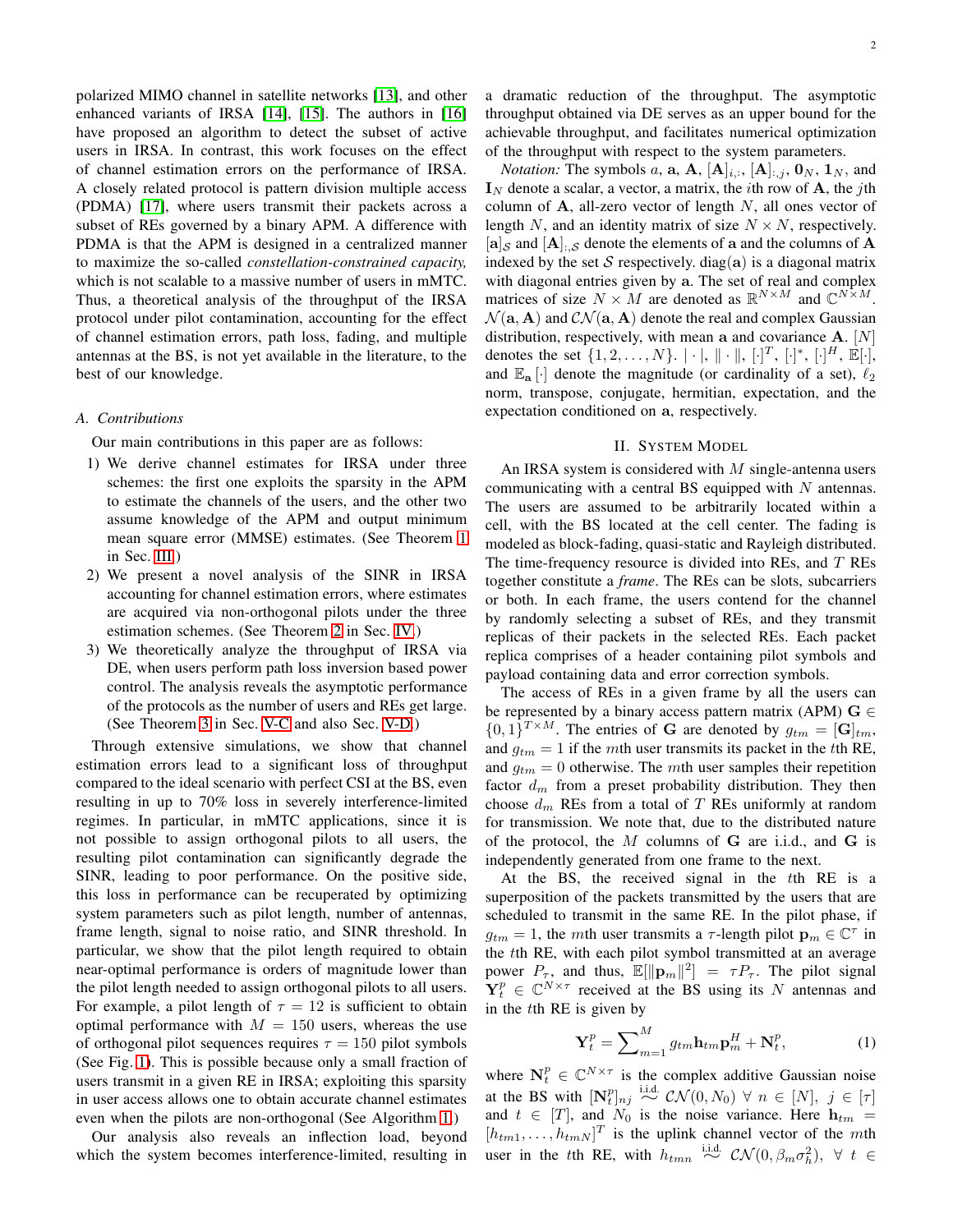$[T]$ ,  $m \in [M]$  and  $n \in [N]$ , where  $\beta_m$  is the path loss coefficient and  $\sigma_h^2$  is the fading variance.

In the data phase, users transmit their data symbols. Considering one of the data symbols, the mth user transmits a data symbol  $x_m$  with  $\mathbb{E}[x_m] = 0$  and  $\mathbb{E}[|x_m|^2] = P$ , i.e., with transmit power  $P$ . The corresponding received data signal  $y_t \in \mathbb{C}^N$  at the BS in the t<sup>th</sup> RE is

$$
\mathbf{y}_t = \sum_{m=1}^{M} g_{tm} \mathbf{h}_{tm} x_m + \mathbf{n}_t, \tag{2}
$$

where  $\mathbf{n}_t \in \mathbb{C}^N$  is the complex additive white Gaussian noise at the BS with  $[\mathbf{n}_t]_n \stackrel{\text{i.i.d.}}{\sim} C\mathcal{N}(0, N_0), \forall n \in [N]$  and  $t \in [T]$ .

## <span id="page-2-5"></span>*A. SIC-based Decoding*

The received data is processed iteratively at the BS. The BS computes channel estimates for all users in all REs using the pilot symbols. It uses these channel estimates to combine the received data signal across the BS antennas and attempts to decode the user's data packet, treating interference from other users as noise. If it successfully decodes any user, which can be verified via a cyclic redundancy check, it performs SIC in all REs in which that user has transmitted, with both inter-RE and intra-RE SIC. The BS proceeds with the next iteration, where the channels are re-estimated for the remaining users, and this decoding process proceeds iteratively.

In this work, we abstract the decoding of a user's packet using an SINR-threshold model. That is, if the SINR of a packet in a given RE in any decoding iteration exceeds a threshold  $\gamma_{th}$ , then the packet can be decoded correctly [\[9\]](#page-12-8), [\[11\]](#page-12-10). *Packet capture* occurs when a packet can be decoded correctly as per the SINR-threshold model, even though it collides with another packet, and is thus considered a good abstraction of the decoding in the physical layer.

We now describe the performance evaluation of IRSA via the SINR-threshold model. We first compute channel estimates and SINR achieved by all users in all REs. If we find a user with SINR  $\geq \gamma_{th}$  in some RE, we mark the data packet as having been decoded successfully and remove the contribution of the user's packet from all REs that contain a replica of that packet. In the next iteration, the channels are re-estimated from the residual pilot symbols after SIC, the SINRs are recomputed in all REs, and the decoding of users' packets continues. The decoding process proceeds in iterations and stops when no additional users are decoded in two successive iterations. The system throughput  $T$  is calculated as the number of correctly decoded unique packets divided by the number of REs.

The crucial step in evaluating the performance of the above decoding procedure is the calculation of the SINR at the receiver, which depends on the CSI available at the BS. Sec. [III](#page-2-0) describes the channel estimation process. The detailed derivation of the SINR is presented later in Sec. [IV.](#page-4-1)

#### III. CHANNEL ESTIMATION

<span id="page-2-0"></span>In this section, the channel estimates for all users are derived under three schemes. The first scheme, termed the sparsity-based estimation scheme, estimates both the APM and the channels of the users. In contrast with this, the other schemes exploit the knowledge of G and output MMSE estimates. This is not a strong assumption and can be made possible by using pseudo-random pattern matrices generated from a seed that is available at the BS and the users.

<span id="page-2-4"></span>Channel estimation is performed based on the received pilot signal, which contains the pilots transmitted by all the users who have transmitted in that RE. The estimates are recomputed in every iteration, and hence the signals and channel estimates are indexed by the decoding iteration  $k$ . Let the set of users who have not yet been decoded in the first  $k - 1$  iterations be denoted by  $S_k$ , and for some  $m \in S_k$ , let  $S_k^m \triangleq S_k \setminus \{m\},$ with  $S_1 = [M]$ . The received pilot signal at the BS, in the tth RE, and during the kth decoding iteration, is given by

<span id="page-2-1"></span>
$$
\mathbf{Y}_t^{pk} = \sum\nolimits_{i \in \mathcal{S}_k} g_{ti} \mathbf{h}_{ti} \mathbf{p}_i^H + \mathbf{N}_t^p. \tag{3}
$$

We now discuss three channel estimation schemes for IRSA.

# *A. Sparsity-based APM and Channel Estimation*

The first scheme is the sparsity-based estimation scheme in which we estimate the APM and the channels in each decoding iteration. We consider the conjugate transpose of the received pilot signal in the tth RE from [\(3\)](#page-2-1) as  $\overline{\mathbf{Y}}_t^{pk} \triangleq \mathbf{Y}_t^{pkH}$ , with  $\overline{\mathbf{N}}_t \triangleq \overline{\mathbf{N}}_t^{pH}$ . Let  $\mathbf{P} \in \mathbb{C}^{\tau \times M}$  contain the known pilots of the M users as its columns and  $\mathbf{P}^k = [\mathbf{P}]_{:, \mathcal{S}_k}$ . The signal  $\overline{\mathbf{Y}}_t^{pk}$ t can be factorized into the product of two matrices as follows:

<span id="page-2-2"></span>
$$
\underbrace{\overline{\mathbf{Y}}_t^{pk}}_{\tau \times N} = \underbrace{\begin{bmatrix} \mathbf{p}_{i_1}, \dots, \mathbf{p}_{i_{Mk}} \end{bmatrix}}_{\mathbf{P}^k} \underbrace{\begin{bmatrix} g_{ti_1} \mathbf{h}_{ti_1}^H \\ \vdots \\ g_{ti_{Mk}} \mathbf{h}_{ti_{Mk}}^H \end{bmatrix}}_{\mathbf{Z}_t^k} + \underbrace{\overline{\mathbf{N}}_t}_{\tau \times N}, \qquad (4)
$$

where  $S_k = \{i_1, i_2, \ldots, i_{M^k}\}\$ , with  $M^k = |\mathcal{S}_k|$ . Here,  $\mathbf{Z}_t^k \in \mathbb{R}$  $\mathbb{C}^{M^k \times N}$  contains the tth row of the unknown APM G, and the unknown channels. The rows of  $\mathbf{Z}_t^k$  are either all-zero or all-nonzero depending on whether the corresponding  $g_{ti} = 0$ or 1. This results in an under-determined system of equations, where the columns of  $\mathbf{Z}_t^k$  share the same support. This structure is called as a multiple measurement vector (MMV) recovery problem in compressed sensing. The estimation of  $\mathbf{Z}_{t}^{k}$ from [\(4\)](#page-2-2) can be performed using well known MMV recovery algorithms from compressed sensing literature to recover  ${q_{ti}}$ in the each of the T REs.

Multiple sparse Bayesian learning<sup>[1](#page-2-3)</sup> (MSBL) [\[19\]](#page-12-17) is an empirical Bayesian algorithm that can recover  $\mathbf{Z}_t^k$  from linear under-determined observations  $\overline{Y}_t^{pk}$  $t^{m}$ . In MSBL, a Gaussian prior is imposed on the columns of  $\mathbf{Z}_t^k$  as

$$
p(\mathbf{Z}_t^k; \boldsymbol{\gamma}_{kt}) = \prod_{n=1}^N p([\mathbf{Z}_t^k]_{:,n}; \boldsymbol{\gamma}_{kt}) = \prod_{n=1}^N \mathcal{CN}(\mathbf{0}_{M_t}, \mathbf{\Gamma}_{kt}),
$$
(5)

where  $\Gamma_{kt} = \text{diag}(\gamma_{kt})$  and the columns of  $\mathbf{Z}_t^k$  are i.i.d. The elements of  $\gamma_{kt} \in \mathbb{R}_+^{M^k}$  are unknown hyperparameters for the undecoded users. Recovering the hyperparameters would yield  $g_{tm}$  since  $[\gamma_{kt}]_m$  models the variance of the mth user's

<span id="page-2-3"></span><sup>&</sup>lt;sup>1</sup>Any MMV algorithm can be used to recover joint-sparse columns of  $\mathbf{Z}_t^k$ , but we use MSBL due to its high performance. MSBL also outputs a "plug-in" MMSE channel estimate which can then be used to find a meaningful SINR expression since the estimate is uncorrelated with the estimation error [\[18\]](#page-12-18).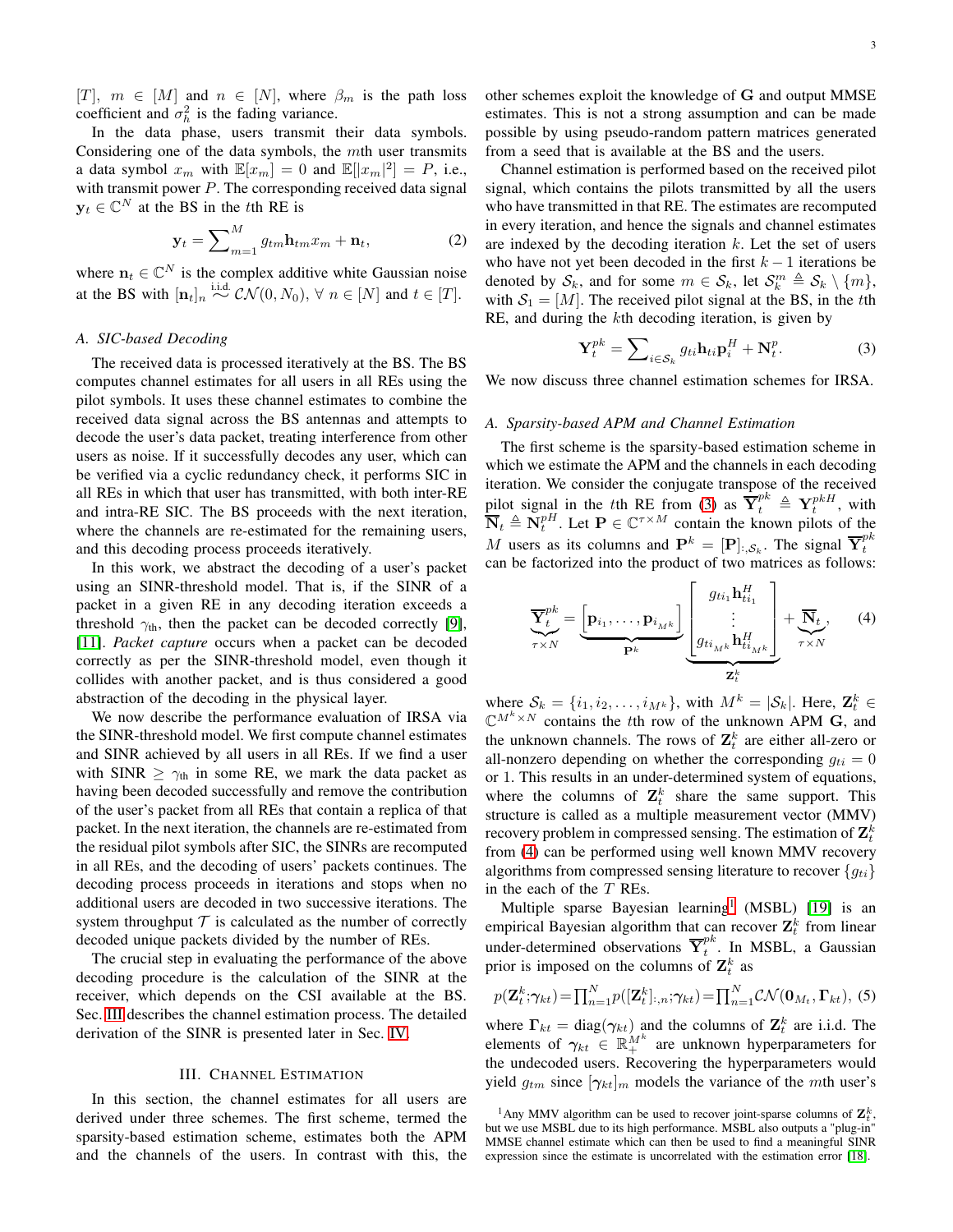Algorithm 1: APM and Channel Estimation in tth RE

**Input:**  $\tau$ , N, N<sub>0</sub>, S<sub>k</sub>, **P**,  $\overline{\mathbf{Y}}_t^{pk}$  $t^{P^{\bm{n}}}, \gamma_{\text{pr}}, j_{\text{max}}$ 1 Compute:  $M^k = |\mathcal{S}_k|, \mathbf{P}^k = [\mathbf{P}]_{:, \mathcal{S}_k}$ 2 Initialize:  $\gamma_{kt}^0 = \mathbf{1}_{M^k}$ 3 for  $j = 0, 1, 2, \ldots, j_{\text{max}}$  do 4 Compute  $\Gamma_{kt}^j = \text{diag}(\gamma_{kt}^j)$  $\mathbf{S} \quad \bigg| \quad \mathbf{\Sigma}_{kt}^{j+1}\!\!=\!\mathbf{\Gamma}_{kt}^{j}\!-\!\mathbf{\Gamma}_{kt}^{j}\mathbf{P}^{kH}\!(N_0\mathbf{I}_{\tau}\!\!+\!\mathbf{P}^{k}\mathbf{\Gamma}_{kt}^{j}\mathbf{P}^{kH})^{-1}\mathbf{P}^{k}\mathbf{\Gamma}_{kt}^{j}$  $\boldsymbol{\mu}_{ktn}^{j+1} = N_0^{-1}\boldsymbol{\Sigma}_{kt}^{j+1}\mathbf{P}^{kH}[\overline{\mathbf{Y}}_t^{pk}]$  $_{t}^{\mu n}]_{:,n},\;1\leq n\leq N$  $\sigma$   $[\gamma_{kt}^{j+1}]_i = \frac{1}{N} \sum_{n=1}^{N}$  $1 \leftarrow N$  $\sum_{n=1}^{N}([\Sigma_{kt}^{j+1}]_{i,i}+|[\mu_{ktn}^{j+1}]_i|^2), \forall i \in [M^k]$ 8 end 9 Output:  $\hat{g}^k_{tm} =$  $\int 1, \; [\boldsymbol{\gamma}^{j_{\max}}_{kt}]_m \geq \gamma_{\text{pr}}$  $\frac{1}{N}$ ,  $\frac{1}{k}$   $\frac{1}{k}$   $\frac{1}{m}$   $\leq$   $\frac{1}{N}$   $\frac{1}{m}$   $\leq$   $\frac{1}{N}$   $\frac{1}{N}$   $\leq$   $\frac{1}{N}$   $\frac{1}{N}$   $\leq$   $\frac{1}{N}$   $\frac{1}{N}$   $\leq$   $\frac{1}{N}$   $\frac{1}{N}$   $\leq$   $\frac{1}{N}$   $\leq$   $\frac{1}{N}$   $\leq$   $\frac{1}{N}$   $\$  $\hat{\mathbf{Z}}_t^k = [\boldsymbol{\mu}_{kt1}^{j_{\max}} \boldsymbol{\mu}_{kt2}^{j_{\max}} \dots \boldsymbol{\mu}_{ktN}^{j_{\max}}]$ 

<span id="page-3-1"></span>channel in the tth RE. The hyperparameters are estimated by iteratively maximizing the log-likelihood  $\log p(\overline{Y}_t^{pk})$  $t^{p n}; \boldsymbol{\gamma}_{k t}),$ with  $p(\overline{Y}_t^{pk})$  $t^{pk};\boldsymbol{\gamma}_{kt})=\prod_{n=1}^{N}p([\overline{\mathbf{Y}}_{t}^{pk}% (\mathbf{x}_{t}^{\top})^{pk}])=\prod_{n=1}^{N}p(\overline{\mathbf{Y}}_{t}^{pk}% (\mathbf{x}_{t}^{\top})^{p}$  $_{t}^{P^{n}}]_{:,n};\boldsymbol{\gamma}_{kt}).$ 

Let  $j$  denote the iteration index in MSBL. Stated in our notation, the overall estimation procedure is summarized in Algorithm [1.](#page-3-1) The MSBL algorithm converges to a saddle point or a local maximizer of the overall log-likelihood [\[19\]](#page-12-17). Further, the MSBL algorithm has been empirically shown to correctly recover the support of  $\mathbf{Z}_t^k$ , provided  $\tau$  and  $N$  are large enough [\[19\]](#page-12-17), if the signal to noise ratio is good enough. The algorithm is run for  $j_{\text{max}}$  iterations in each of the T REs. As the iterations proceed, the hyperparameters corresponding to users with  $q_{ti} = 0$  converge to zero, resulting in sparse estimates. At the end of the iterations, the estimated coefficient  $\hat{g}^{k}_{tm}$  for the mth user in the tth RE in the kth decoding iteration is obtained by thresholding  $[\gamma_{kt}^{j_{\text{max}}}]_m$  at a value  $\gamma_{\text{pr}}$ . This can result in errors in estimating  $g_{ti}$ , and the errors in APM estimation can be described by

$$
\mathcal{F}_t^k = \{ i \in [M^k] \mid \hat{g}_{ti}^k (1 - g_{ti}) = 1 \},\tag{6a}
$$

$$
\mathcal{M}_t^k = \{ i \in [M^k] \mid (1 - \hat{g}_{ti}^k) g_{ti} = 1 \},\tag{6b}
$$

where  $\mathcal{F}_t^k$  is the set of false positive users, and  $\mathcal{M}_t^k$  is the set of false negative users. These errors affect decoding of other users in two ways: both kinds of users contaminate the channel estimates of other users, and users in  $\mathcal{M}_t^k$  interfere with the data decoding of other users as well. The effect of errors in detection of users is described in detail in [\[16\]](#page-12-15).

The algorithm also outputs the maximum aposteriori probability estimates of the channels  $\hat{\mathbf{Z}}_t^k$  in each of the T REs. The estimate  $\hat{\mathbf{H}}_t^k = \hat{\mathbf{Z}}_t^{kH} \in \mathbb{C}^{N \times M^k}$  of the channels of the  $M<sup>k</sup>$  users is described in Theorem 1 and can be calculated as  $\hat{\mathbf{H}}_t^k = \mathbf{Y}_t^{pk} \mathbf{P}^k \hat{\mathbf{\Gamma}}_{kt} (\mathbf{P}^{kH} \mathbf{P}^k \hat{\mathbf{\Gamma}}_{kt} + N_0 \mathbf{I}_{M^k})^{-1}$ , where  $\hat{\mathbf{\Gamma}}_{kt} =$ diag( $\gamma_{kt}^{j_{\text{max}}}$ ). This estimate is a "plug-in" MMSE estimate and it contains estimates for erroneously detected users as well. An added advantage of MSBL is that the path loss coefficient can be calculated by averaging the estimated hyperparameters across REs as  $\hat{\beta}_i^k = \left(\sum_{t=1}^T \hat{g}_{ti}^k [\gamma_{kt}^{j_{\text{max}}}]_i \right) / (\sigma_h^2 \sum_{t=1}^T \hat{g}_{ti}^k)$ . Thus, Algorithm [1](#page-3-1) does not require any prior information about the APM or  $\{\beta_i\}_{i=1}^M$  to estimate the channels.

# *B. MMSE Channel Estimation with Known APM*

We now derive the MMSE channel estimates for all users in each RE, exploiting the knowledge of the APM G and  $\{\beta_i\}_{i=1}^M$ . By using a common seed at the BS and the users, the APM can be generated at the BS and thus, we can assume that the BS has knowledge of G. Let  $\mathcal{G}_t = \{i \in [M]| g_{ti} = 1\}$ be the set of users who have transmitted in the tth RE. Let  $M_t^k = |\mathcal{G}_t \cap \mathcal{S}_k|$  be the number of users who have transmitted in the tth RE and have not been decoded in the first  $k - 1$ iterations,  $\mathbf{H}_t^k \in \mathbb{C}^{N \times M_t^k}$  denote the channel matrix which contains the channels of the  $M_t^k$  users,  $\mathbf{P}_t^k \in \mathbb{C}^{\tau \times M_t^k}$  denote a matrix that contains the pilot sequences of the  $M_t^k$  users and  $\mathbf{B}_t^k \triangleq \sigma_h^2 \text{diag}(\beta_{i_1}, \beta_{i_2}, \dots, \beta_{i_{M_t^k}})$  be a diagonal matrix containing the path loss coefficients of the  $M_t^k$  users, with  $\mathcal{G}_t \cap \mathcal{S}_k = \{i_1, i_2, \dots, i_{M^K_{\xi}}\}.$  Thus, the received signal from [\(3\)](#page-2-1) can be written as  $Y_t^{pk} = \mathbf{H}_t^k \mathbf{P}_t^{kH} + \mathbf{N}_t^p$ , where  $\mathbf{P}_t^k =$  $[P]_{:,G_t \cap S_k}$ . The MMSE estimate  $\hat{H}_t^k$  of  $H_t^k$  is presented in Theorem [1,](#page-3-0) and can be written as

$$
\hat{\mathbf{H}}_t^k = \mathbf{Y}_t^{pk} (\mathbf{P}_t^k \mathbf{B}_t^k \mathbf{P}_t^{kH} + N_0 \mathbf{I}_\tau)^{-1} \mathbf{P}_t^k \mathbf{B}_t^k, \tag{7a}
$$

$$
\stackrel{(a)}{=} \mathbf{Y}_t^{pk} \mathbf{P}_t^k \mathbf{B}_t^k (\mathbf{P}_t^{kH} \mathbf{P}_t^k \mathbf{B}_t^k + N_0 \mathbf{I}_{M_t^k})^{-1}, \qquad (7b)
$$

where  $(a)$  follows from  $(AB+I)^{-1}A = A(BA+I)^{-1}$ . Here, the estimate can be calculated via an inverse of either a  $\tau \times \tau$ matrix or an  $M_t^k \times M_t^k$  matrix as required. The MSBL estimate converges to the MMSE estimate when the hyperparameters are estimated well enough, as will be seen in Sec. [VI.](#page-8-2)

#### *C. Low Complexity MMSE with Known APM*

We now describe a low complexity MMSE (LCMMSE) estimate that does not require a matrix inversion computation. For this purpose, the received signal in [\(3\)](#page-2-1) is right-multiplied by the pilot  $\mathbf{p}_m$  to obtain

<span id="page-3-2"></span>
$$
\mathbf{y}_{tm}^{pk} = \mathbf{Y}_t^{pk} \mathbf{p}_m = \sum_{i \in \mathcal{S}_k} g_{ti} \mathbf{h}_{ti} (\mathbf{p}_i^H \mathbf{p}_m) + \mathbf{N}_t^p \mathbf{p}_m, \quad (8)
$$

which is used to find an MMSE estimate of the channel  $h_{tm}$ of the mth user in the tth RE. The LCMMSE channel estimate  $\hat{\mathbf{h}}_{tm}^k$  is described in Theorem [1](#page-3-0) and is calculated as

$$
\hat{\mathbf{h}}_{tm}^k = \frac{g_{tm}\beta_m \|\mathbf{p}_m\|^2 \sigma_h^2}{N_0 \|\mathbf{p}_m\|^2 + \sum_{i \in \mathcal{S}_k} |\mathbf{p}_i^H \mathbf{p}_m|^2 g_{ti} \beta_i \sigma_h^2} \mathbf{y}_{tm}^{pk} \triangleq \eta_{tm}^k \mathbf{y}_{tm}^{pk}.
$$

Similar to the MMSE estimate, the LCMMSE estimate uses the knowledge of the APM and  $\{\beta_i\}_{i=1}^M$ . While the MMSE estimator uses the signal  $Y_t^{pk}$  to compute the estimates, and thus exploits all the information available at the BS, the LCMMSE estimator uses only  $y_{tm}^{pk}$ , i.e., the projection of  $\mathbf{Y}_{t}^{pk}$ onto  $\mathbf{p}_m$ , to estimate  $\mathbf{h}_{tm}$ .

The channel estimates under the three schemes and their error variances are given by the following theorem.

<span id="page-3-0"></span>**Theorem 1.** The channel estimate  $\hat{\mathbf{H}}_t^k$  of  $\mathbf{H}_t^k$  in the tth RE in *the* k*th decoding iteration, under the three estimation schemes, namely MSBL, MMSE, and LCMMSE, is given in Table [I.](#page-4-2) Specifically, the estimate of the channel*  $h_{ti}$  *of the ith user* is calculated as  $\hat{\mathbf{h}}_{ti}^k = [\hat{\mathbf{H}}_t^k]_{:,i}$ . Further, the covariance of the *estimation error*  $\tilde{\mathbf{h}}_{ti}^k \triangleq \hat{\mathbf{h}}_{ti}^k - \mathbf{h}_{ti}$  *is*  $\delta_{ti}^k \mathbf{I}_N$ *, where*  $\delta_{ti}^k$  *is listed* in Table *I*, with  $\mathbf{c}_{ti}^{\vec{k}} = [\mathbf{C}_{t}^{\vec{k}}]_{:,i}$  and  $r_{jti}^{\vec{k}} \triangleq \mathbf{p}_{j}^{H} \mathbf{c}_{ti}^{\vec{k}}$ . For MSBL,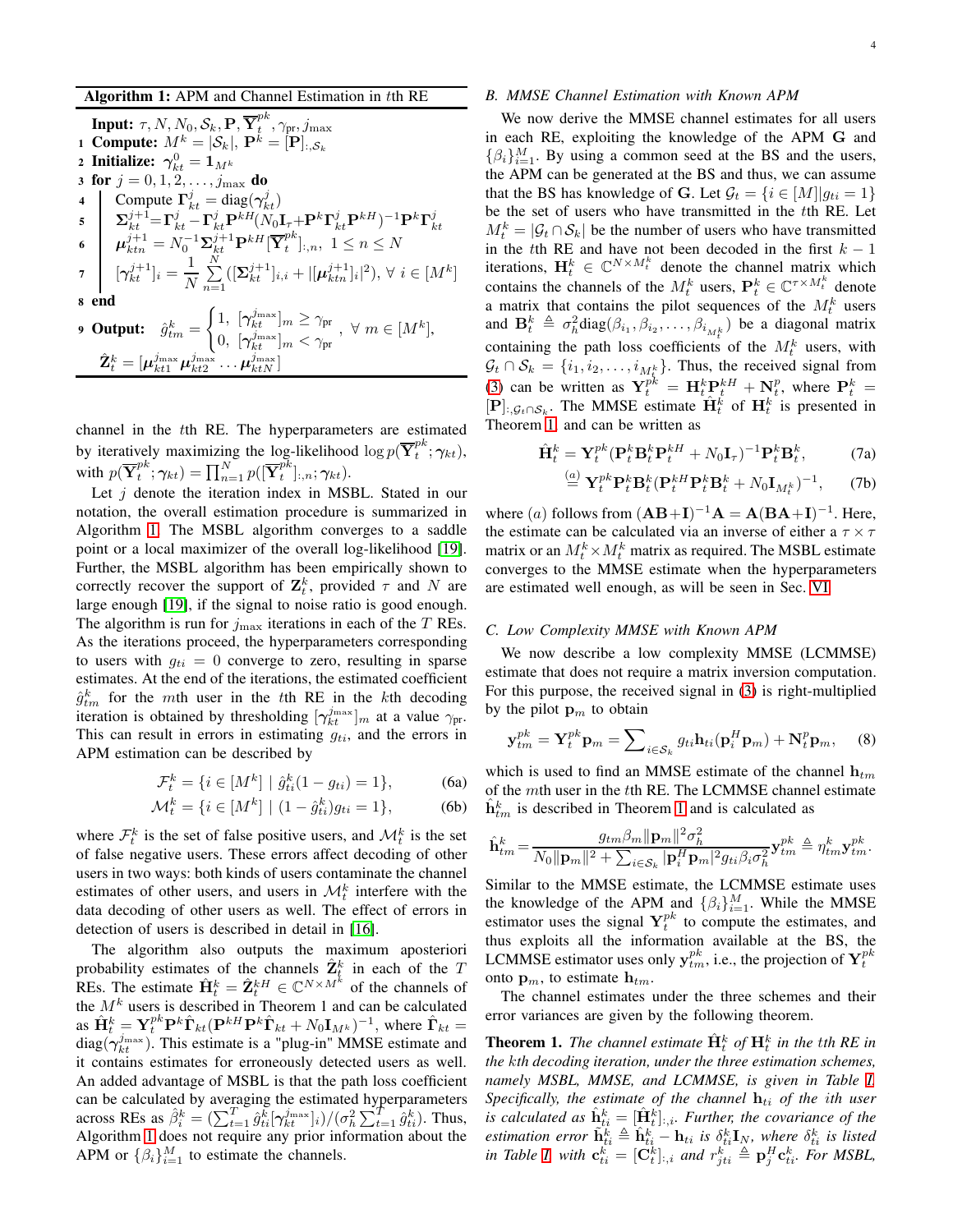Table I: Channel estimates and error variances under three estimation schemes.

<span id="page-4-2"></span>

|                  | Sparsity-based estimation with MSBL                                                                                                                                                                                                                                                           | <b>MMSE</b>                                                                                                                                                                                                                                                                 | LCMMSE                                                                                                                                                                                                                                                                                            |
|------------------|-----------------------------------------------------------------------------------------------------------------------------------------------------------------------------------------------------------------------------------------------------------------------------------------------|-----------------------------------------------------------------------------------------------------------------------------------------------------------------------------------------------------------------------------------------------------------------------------|---------------------------------------------------------------------------------------------------------------------------------------------------------------------------------------------------------------------------------------------------------------------------------------------------|
| $\mathbf{H}^k_i$ | $\begin{aligned} \mathbf{1} \ \overline{\mathbf{Y}_t^{pk}\mathbf{P}^k \hat{\boldsymbol{\Gamma}}_{kt}}(\mathbf{P}^{kH}\mathbf{P}^k \hat{\boldsymbol{\Gamma}}_{kt} + N_0 \mathbf{I}_{M^k})^{-1} \end{aligned}$                                                                                  | $\mathbf{Y}^{pk}_{t}\mathbf{P}^k_{t}\mathbf{B}^k_{t}(\mathbf{P}^{kH}_{t}\mathbf{P}^k_{t}\mathbf{B}^k_{t} + N_0\mathbf{I}_{M^k_{t}})^{-1}$                                                                                                                                   | $\mathbf{Y}_t^{pk} \mathbf{P}_t^k$ diag $(\eta_{ti_1}^k, \ldots, \eta_{ti_{Mk}}^k)$                                                                                                                                                                                                               |
| $\delta_{ti}^k$  | $\left\{ N_{0} \ c_{ti}^{k}\ ^{2}+\sum_{j \in S_{k}^{i}}  r_{jti}^{k} ^{2} \hat{g}_{tj}^{k} g_{tj} \beta_{j} \sigma_{h}^{2} \right\}$<br>$\beta_i \sigma_h^2$<br>$\overline{N_0 \ \mathbf{c}_{ti}^k\ ^2 + \sum_{j \in \mathcal{S}_k}  r_{jti}^k ^2 \hat{g}_{tj}^k g_{tj} \beta_j \sigma_h^2}$ | $\left\langle N_{0}\ \mathbf{c}_{ti}^{k}\ ^{2}+\sum_{j\in\mathcal{S}_{k}^{i}} r_{jti}^{k} ^{2}g_{tj}\beta_{j}\sigma_{h}^{2}\right\rangle$<br>$\beta_i \sigma_h^2$<br>$\ N_0\  \mathbf{c}_{ti}^k\ ^2 + \sum_{j \in \mathcal{S}_k}  r_{jti}^k ^2 g_{tj} \beta_j \sigma_h^2\ $ | $\int N_0 \ \mathbf{p}_i\ ^2 + \sum_{j \in \mathcal{S}_k^i}  \mathbf{p}_j^H \mathbf{p}_i ^2 g_{tj} \beta_j \sigma_h^2 \ \sqrt{ \frac{2}{\  \mathbf{p}_i \ ^2} }$<br>$\beta_i \sigma_h^2$<br>$N_0 \ \mathbf{p}_i\ ^2 + \sum_{j \in S_k}  \mathbf{p}_j^H \mathbf{p}_i ^2 g_{tj} \beta_j \sigma_h^2$ |

*we have*  $\mathbf{C}_t^k \triangleq \mathbf{P}^k \mathbf{D}_t^k (\mathbf{P}^{kH} \mathbf{P}^k \mathbf{D}_t^k + N_0 \mathbf{I}_{M^k})^{-1}$ *, where*  $\mathbf{D}_t^k \triangleq$  $diag(d_{ti_1}^k, d_{ti_2}^k, \ldots, d_{ti_{Mk}}^k)$  *with*  $d_{ti}^k = \hat{g}_{ti}^k g_{ti} \beta_i \sigma_h^2$ . For MMSE, *we have*  $\mathbf{C}_t^k \triangleq \mathbf{P}_t^k \mathbf{B}_t^k (\mathbf{P}_t^{kH} \mathbf{P}_t^k \mathbf{B}_t^k + N_0 \mathbf{I}_{M_t^k})^{-1}$ .

*Proof.* See Appendix [A.](#page-13-0)

*Remark:* The LCMMSE estimate is composed of two components: a scaling coefficient  $\eta_{tm}^k$  and the post-combined received pilot signal  $y_{tm}^{pk}$ . From [\(8\)](#page-3-2), we see that the received pilot signal  $y_{tm}^{pk}$  contains pilots of other users, if pilot sequences are not orthogonal. With orthogonal pilots,  $\mathbf{p}_i^H \mathbf{p}_m = 0, \forall i \neq m$ , the LCMMSE estimate is

$$
\hat{\mathbf{h}}_{tm}^k = \frac{g_{tm}\beta_m\sigma_h^2}{N_0 + \|\mathbf{p}_m\|^2 g_{tm}\beta_m\sigma_h^2} \left( g_{tm}\mathbf{h}_{tm}\|\mathbf{p}_m\|^2 + \mathbf{N}_t^p \mathbf{p}_m \right),
$$

and  $\delta_{tm}^k = g_{tm}\beta_m\sigma_h^2 N_0/(N_0+g_{tm}\beta_m\sigma_h^2||\mathbf{p}_m||^2)$ , i.e., there is no pilot contamination, and the LCMMSE estimate coincides with the MMSE estimate.

*Complexity:* The MMSE scheme has a complexity of  $\mathcal{O}(\tau^2 M_t^k)$  floating point operations (flops) since it involves inverting a  $\tau \times \tau$  matrix. The MSBL scheme, with s iterations, has a complexity of  $\mathcal{O}(s\tau^2M^k)$  flops [\[19\]](#page-12-17). The LCMMSE scheme has the lowest complexity of  $\mathcal{O}(M_t^k)$  flops since it does not need any matrix inversion.

# IV. SINR ANALYSIS

<span id="page-4-1"></span>In this section, the SINR of each user in all the REs where it transmits data is derived, accounting for pilot contamination and channel estimation errors. Let  $\rho_{tm}^k$  denote the SINR of the mth user in the tth RE in the kth decoding iteration. Similar to [\(2\)](#page-2-4), the received data signal in the tth RE and kth decoding iteration can be written as

$$
\mathbf{y}_t^k = \sum_{i \in \mathcal{S}_k} g_{ti} \mathbf{h}_{ti} x_i + \mathbf{n}_t. \tag{9}
$$

A combining vector  $a_{tm}^k$  is used to decode the mth user in the tth RE and kth decoding iteration, and thus we obtain

$$
\tilde{y}_{tm}^k = \mathbf{a}_{tm}^{kH} \mathbf{y}_t^k = \mathbf{a}_{tm}^{kH} \hat{\mathbf{h}}_{tm}^k g_{tm} x_m - \mathbf{a}_{tm}^{kH} \tilde{\mathbf{h}}_{tm}^k g_{tm} x_m
$$

$$
+ \mathbf{a}_{tm}^{kH} \sum_{i \in \mathcal{S}_k^m} g_{ti} \mathbf{h}_{ti} x_i + \mathbf{a}_{tm}^{kH} \mathbf{n}_t, \tag{10}
$$

where  $\tilde{\mathbf{h}}_{tm}^k$  is as defined in Theorem [1.](#page-3-0) From the above, we see that the signal used to decode the mth user's data is composed of four terms. The term  $T_1 \triangleq \mathbf{a}_{tm}^{kH} \hat{\mathbf{h}}_{tm}^k g_{tm} x_m$ is the useful signal component of the mth user; the term  $T_2 \triangleq \underline{a}_{tm}^{k} \tilde{\mathbf{h}}_{tm}^k g_{tm} x_m$  is contributed by the channel estimation error  $\tilde{\mathbf{h}}_{tm}^k$  of the *mth* user; the term  $T_3 \triangleq \sum_{i \in \mathcal{S}_k^m} \mathbf{a}_{tm}^{kH} \mathbf{h}_{ti} g_{ti} x_i$ captures the inter-user interference from the users who have also transmitted in the tth RE and have not yet been decoded upto the *k*th decoding iteration; and the last term  $T_4 \triangleq \mathbf{a}_{tm}^{kH} \mathbf{n}_t$ is the additive noise component.

In order to compute the SINR, the power in the received signal is calculated conditioned on the knowledge of the estimates [\[20\]](#page-12-19). Since MMSE estimates are employed, all three estimates are uncorrelated with the channel estimation error, and thus  $T_2$  is uncorrelated with  $T_1$ . The additive noise is uncorrelated with the signal, and since the users' data signals are independent,  $T_3$  is uncorrelated with the other terms. Thus, all four components in the received signal are uncorrelated and the total power is the sum of the powers of the individual components

<span id="page-4-3"></span>
$$
\mathbb{E}_{\mathbf{z}}[|\tilde{y}_{tm}^k|^2] = \sum_{i=1}^4 \mathbb{E}_{\mathbf{z}}[|T_i|^2],\tag{11}
$$

where z contains the channel estimates of the users. The SINR for all the users is now presented.

<span id="page-4-0"></span>Theorem 2. *The signal to interference plus noise ratio (SINR) achieved by the* m*th user in the* t*th RE in the* k*th decoding iteration can be written as*

$$
\rho_{tm}^k = \frac{\text{Gain}_{tm}^k}{N_0/P + \text{MUI}_{tm}^k + \text{Est}_{tm}^k}, \ \forall m \in \mathcal{S}_k,
$$
 (12)

 $\nu$  where  $\mathtt{Gain}_{tm}^k$  *represents the useful signal power of the mth* user,  $\texttt{MUI}_{tm}^k$  *represents the multi-user interference power of*  $other$  users, and  $Est<sup>k</sup><sub>tm</sub>$  represents the interference power *caused due to the channel estimation errors. Under MMSE and LCMMSE channel estimation, these can be expressed as*

$$
\begin{aligned} \mathtt{Gain}^k_{tm} &= g_{tm} \frac{|\mathbf{a}^{kH}_{tm}\hat{\mathbf{h}}^k_{tm}|^2}{\|\mathbf{a}^k_{tm}\|^2}, \ \mathtt{MUI}^k_{tm} = \sum_{i \in \mathcal{S}^m_k} g_{ti} \frac{|\mathbf{a}^{kH}_{tm}\hat{\mathbf{h}}^k_{ti}|^2}{\|\mathbf{a}^k_{tm}\|^2}, \\ \mathtt{Est}^k_{tm} &= \sum_{i \in \mathcal{S}_k} g_{ti} \delta^k_{ti}. \end{aligned}
$$

*With the sparsity-based scheme, the SINR denominator*  $\emph{contains}$  an additional term,  $\texttt{FNU}^k_{tm},$  which represents the *interference power caused due to false negative users. The corresponding terms with MSBL can be expressed as*

$$
\begin{aligned} \text{Gain}^k_{tm} &= \hat{g}^k_{tm}g_{tm}\frac{|\mathbf{a}^{kH}_{tm}\hat{\mathbf{h}}^k_{tm}|^2}{\|\mathbf{a}^k_{tm}\|^2}, \ \ \text{MUL}^k_{tm} &= \sum_{i\in \mathcal{S}^m_k}\hat{g}^k_{ti}g_{ti}\frac{|\mathbf{a}^{kH}_{tm}\hat{\mathbf{h}}^k_{ti}|^2}{\|\mathbf{a}^k_{tm}\|^2},\\ \text{Est}^k_{tm} &= \sum_{i\in \mathcal{S}_k}\hat{g}^k_{ti}g_{ti}\delta^k_{ti}, \ \ \text{FNU}^k_{tm} &= \sum_{i\in \mathcal{S}^m_k}(1-\hat{g}^k_{ti})g_{ti}\beta_i\sigma^2_h. \end{aligned}
$$

Here, the estimates  $\hat{\mathbf{h}}_{ti}^k = [\hat{\mathbf{H}}_t^k]_{:,i}$  and the error variances  $\delta_{ti}^k$ *are obtained from Theorem [1](#page-3-0) for all the three schemes.*

*Proof.* See Appendix [B.](#page-14-0)

The SINR expression derived in Theorem [2](#page-4-0) is applicable to any arbitrary receive combining scheme given by the matrix  $A_t^k$ , with  $a_{tm}^k = [A_t^k]_{:,m}$ . When regularized zero forcing (RZF) combining is used, the combining matrix is

$$
\mathbf{A}_t^k = \hat{\mathbf{H}}_t^k (\hat{\mathbf{H}}_t^{kH} \hat{\mathbf{H}}_t^k + \lambda \mathbf{I}_{M_t^k})^{-1},\tag{13}
$$

where  $\lambda$  is the regularization parameter. The SINR with RZF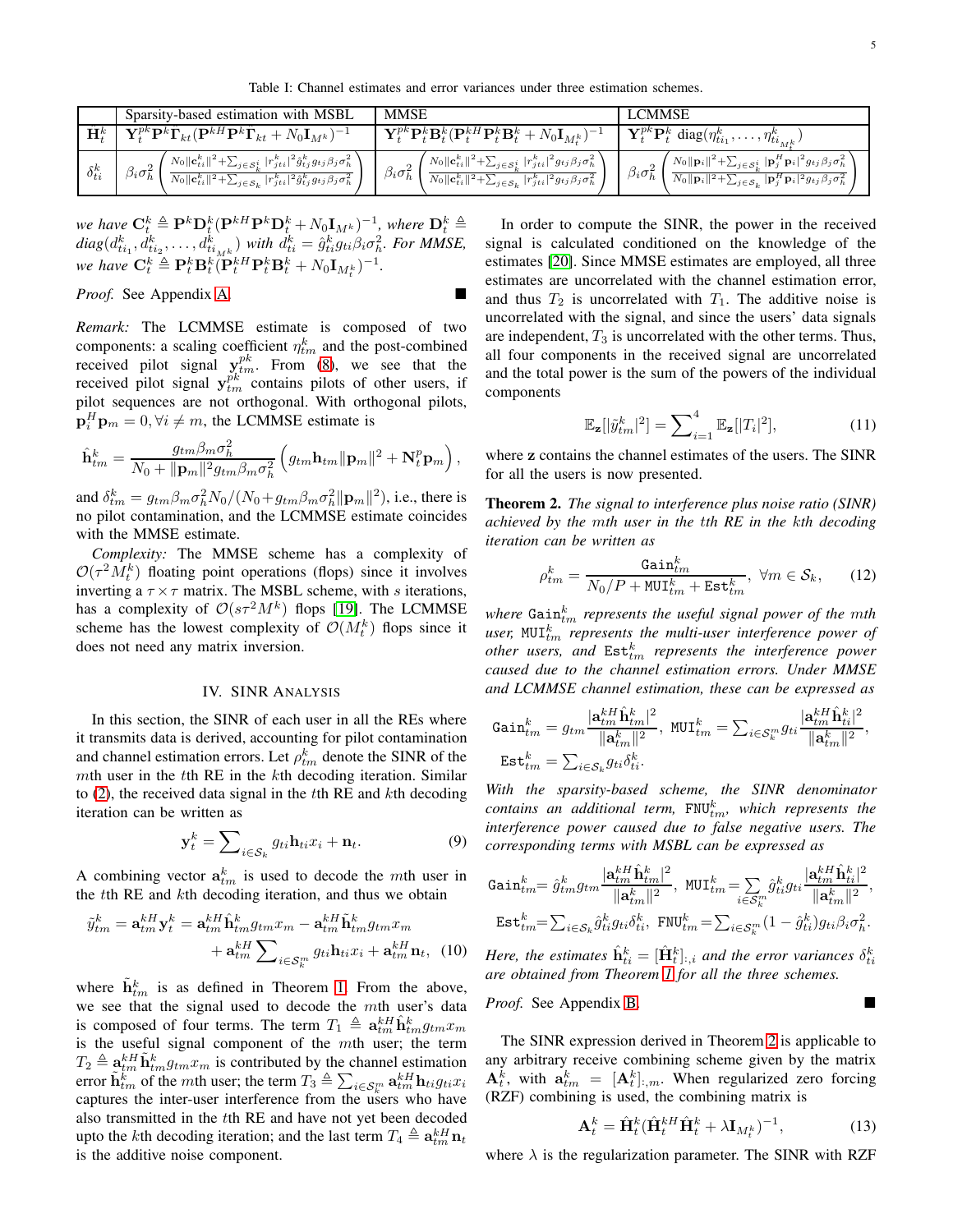Algorithm 2: Performance Evaluation of IRSA

| <b>Input:</b> $\tau$ , N, T, M, N <sub>0</sub> , <b>G</b> , <b>P</b> , $\{Y_t^p\}_{t=1}^T$ , $k_{\text{max}}$ |                                                                                                                                                |  |  |  |  |
|---------------------------------------------------------------------------------------------------------------|------------------------------------------------------------------------------------------------------------------------------------------------|--|--|--|--|
| 1 <b>Initialize:</b> $S_1 = [M], G_t = \{i \in [M] g_{ti} = 1\}$                                              |                                                                                                                                                |  |  |  |  |
| 2 for $k = 1, 2, 3, , k_{\text{max}}$ do                                                                      |                                                                                                                                                |  |  |  |  |
| $3-1$                                                                                                         | for $t = 1, 2, , T$ do                                                                                                                         |  |  |  |  |
|                                                                                                               | Find $M_t^k =  \mathcal{G}_t \cap \mathcal{S}_k , \mathbf{P}_t^k = [\mathbf{P}]_{:, \mathcal{G}_t \cap \mathcal{S}_k}, \mathbf{Y}_t^{pk}$<br>4 |  |  |  |  |
| $5^{\circ}$                                                                                                   | Compute $\hat{\mathbf{h}}_{t_i}^k$ , $\forall i \in \mathcal{S}_k$ via Theorem 1                                                               |  |  |  |  |
| $\overline{6}$                                                                                                |                                                                                                                                                |  |  |  |  |
|                                                                                                               | 6   Evaluate the SINR $\rho_{ti}^k$ via Theorem 2<br>7   If $\rho_{ti}^k \geq \gamma_{th}$ , remove user <i>i</i> from $S_k$ and               |  |  |  |  |
|                                                                                                               | perform IC in all REs where $g_{ti} = 1$                                                                                                       |  |  |  |  |
| end<br>8                                                                                                      |                                                                                                                                                |  |  |  |  |
| <sub>9</sub> end                                                                                              |                                                                                                                                                |  |  |  |  |
| 10 Output: $\mathcal{T} = (M -  \mathcal{S}_{k_{\text{max}}} )/T$ , PLR $=  \mathcal{S}_{k_{\text{max}}} /M$  |                                                                                                                                                |  |  |  |  |

can be computed by substituting the columns of the above matrix into [\(12\)](#page-4-3). We now describe two popular combining schemes, which are special cases of RZF, in which simpler expressions for the SINR can be computed. The expressions are written for MMSE/LCMMSE, and can be extended to MSBL as detailed in Theorem [2.](#page-4-0)

*1) Maximal Ratio Combining (MRC):* MRC is obtained from RZF as  $\lambda \to \infty$  and the combining matrix becomes  $\mathbf{A}_t^k = \hat{\mathbf{H}}_t^k$ . Thus  $\mathbf{a}_{tm}^k = \hat{\mathbf{h}}_{tm}^k$ , and SINR can be computed as

<span id="page-5-1"></span>
$$
\rho_{tm}^k = \frac{P g_{tm} \|\hat{\mathbf{h}}_{tm}^k\|^2}{N_0 + \sum_{i \in \mathcal{S}_k} P g_{ti} \delta_{ti}^k + \sum_{i \in \mathcal{S}_k^m} P g_{ti} \frac{|\hat{\mathbf{h}}_{tm}^{kH} \hat{\mathbf{h}}_{ti}^k|^2}{\|\hat{\mathbf{h}}_{tm}^k\|^2}}.
$$
 (14)

*2) Zero Forcing (ZF):* The RZF combiner reduces to the ZF combiner as  $\lambda \to 0$ . The inverse of the gram-matrix of the channel estimates exists with probability one when  $N \geq M_t^k$ and  $\hat{H}_t^k$  has full column rank.<sup>[2](#page-5-0)</sup> Hence, we can compute the combining matrix as  $\mathbf{A}_t^k = \hat{\mathbf{H}}_t^k (\hat{\mathbf{H}}_t^{kH} \hat{\mathbf{H}}_t^k)^{-1}$ . Using the above, it is easy to show that the SINR expression simplifies as [\[20\]](#page-12-19)

$$
\rho_{tm}^k = \frac{P g_{tm}}{(N_0 + \sum_{i \in S_k} P g_{ti} \delta_{ti}^k) [(\hat{\mathbf{H}}_t^{kH} \hat{\mathbf{H}}_t^k)^{-1}]_{mm}}.
$$
(15)

Note that the third term in the denominator of [\(14\)](#page-5-1) has been suppressed with ZF combining. However, due to pilot contamination, the term  $[(\hat{\mathbf{H}}_t^{kH} \hat{\mathbf{H}}_t^{\bar{k}})^{-1}]_{mm}$  may contain contributions from the channels of all users. As a consequence, the gram matrix could be ill-conditioned, and the denominator term could be large. Thus, the pilot length, which determines the pilot contamination incurred, is crucial in comparing the performance obtained by the combining schemes. The system throughput can now be calculated from the above SINR expressions via the decoding model described in Sec. [II-A,](#page-2-5) and is described in Algorithm [2](#page-5-2) for MMSE/LCMMSE. For MSBL, the initial step in each RE instead consists of finding  $M^k = |\mathcal{S}_k|$ , and  $\mathbf{P}^k = [\mathbf{P}]_{:, \mathcal{S}_k}$ . We also estimate  $\{g_{ti}\}\$ and  ${h_{ti}}$  via Algorithm [1](#page-3-1) before finding the SINR.

Before proceeding with the analysis of the throughput, we briefly discuss the SINR in the massive MIMO regime, which helps us in interpreting the SINR expressions. We note that

the results presented in Sec. [VI](#page-8-2) hold true for any  $N$ . However, when  $N$  is large, a simpler expression for SINR with MRC can be obtained as follows.

<span id="page-5-3"></span>Lemma 1. *As the number of antennas* N *gets large, the SINR with MRC converges almost surely to*

$$
\overline{\rho}_{tm}^k = \frac{N \text{Sig}_{tm}^k}{\epsilon_{tm}^k \left( N_0 / P + \text{NCoh}_{tm}^k \right) + \text{Coh}_{tm}^k},\tag{16}
$$

where  $\texttt{Sig}^k_{tm}$  is the desired signal, NCoh $^k_{tm}$  represents the non-coherent interference, and  $\mathtt{Coh}_{tm}^k$  represents the coherent interference. Each of these can be found in Table [II.](#page-6-0) Here,  $\delta^k_{tm}$ *and* c k tm *are obtained from Theorems [1](#page-3-0) and [2,](#page-4-0) respectively, for the three estimation schemes.*

# <span id="page-5-2"></span>*Proof.* See Appendix [C.](#page-14-1)

*Remark:*  $N \text{Coh}_{tm}^k$  arises due to channel estimation errors and is independent of N, while  $Coh_{tm}^k$  is due to pilot contamination and increases linearly with N. Further, since  $\overline{\rho}_{tm}^k$  is independent of the fading states of each user, it assures successful recovery of packets with high probability if  $\bar{\rho}_{tm}^k \gg \gamma_{th}$ . Similarly, the packet will not be decodable with probability close to 1 if  $\overline{\rho}_{tm}^k \ll \gamma_{th}$ . However, it turns out that in order to characterize the throughput of IRSA, it is necessary to capture the statistics of the SINR when  $\overline{\rho}_{tm}^k \approx \gamma_{th}$ . The small fluctuations in  $\rho_{tm}^k$  around  $\overline{\rho}_{tm}^k$  due to fading, and the resulting probability of packet decoding error, need to be calculated accurately. Hence, the calculation of the statistics of the SINR using [\(12\)](#page-4-3) is vital to find the throughput of IRSA. We address this in the next section.

#### V. THEORETICAL ANALYSIS OF THROUGHPUT

Density Evolution (DE) analysis has been applied to characterize the asymptotic performance of message passing-based decoding on graphs for low density parity check codes [\[21\]](#page-12-20) and IRSA [\[6\]](#page-12-4). In this section, the representation of IRSA decoding as a bipartite graph is discussed first. Then the graph perspective distributions are defined, the failure probabilities are derived, and finally, the asymptotic throughput of IRSA is characterized. It is assumed that users perform path loss inversion-based power control. We note that a closed form expression for the throughput cannot be derived even for the most basic variant of IRSA due to the underlying graph structure [\[6\]](#page-12-4). Hence, we need to resort to DE, which provides an iterative recipe to compute the throughput.

SIC-based decoding can be viewed as message passing on a bipartite graph [\[6\]](#page-12-4), and thus IRSA, which uses SIC decoding, can be decoded on graphs. A typical IRSA frame can be represented as a bipartite graph, which is made up of  $M$  user nodes (one node for each user), T RE nodes (one node for each RE), and the edges between them. An edge connects a user node to an RE node if and only if that user has transmitted a packet in that corresponding RE. During decoding, edges that connect to users whose SINR is above a threshold are removed from each RE. Each decoding iteration consists of several intra-RE SIC and inter-RE SIC steps. Once an SIC step is performed, the corresponding edge in the bipartite graph is removed. Decoding is successful if, at the end of the SIC

<span id="page-5-0"></span><sup>&</sup>lt;sup>2</sup>We note that the condition  $N \geq M_t^k$  is not hard to satisfy in IRSA. For example, with  $L = 2, 3, 4$ , each RE will be occupied by 6, 9, 12 users on an average, respectively, if the average repetition factor is  $\bar{d} = 3$ . Thus any N greater than, say, 16 would be sufficient to decode the users in most REs.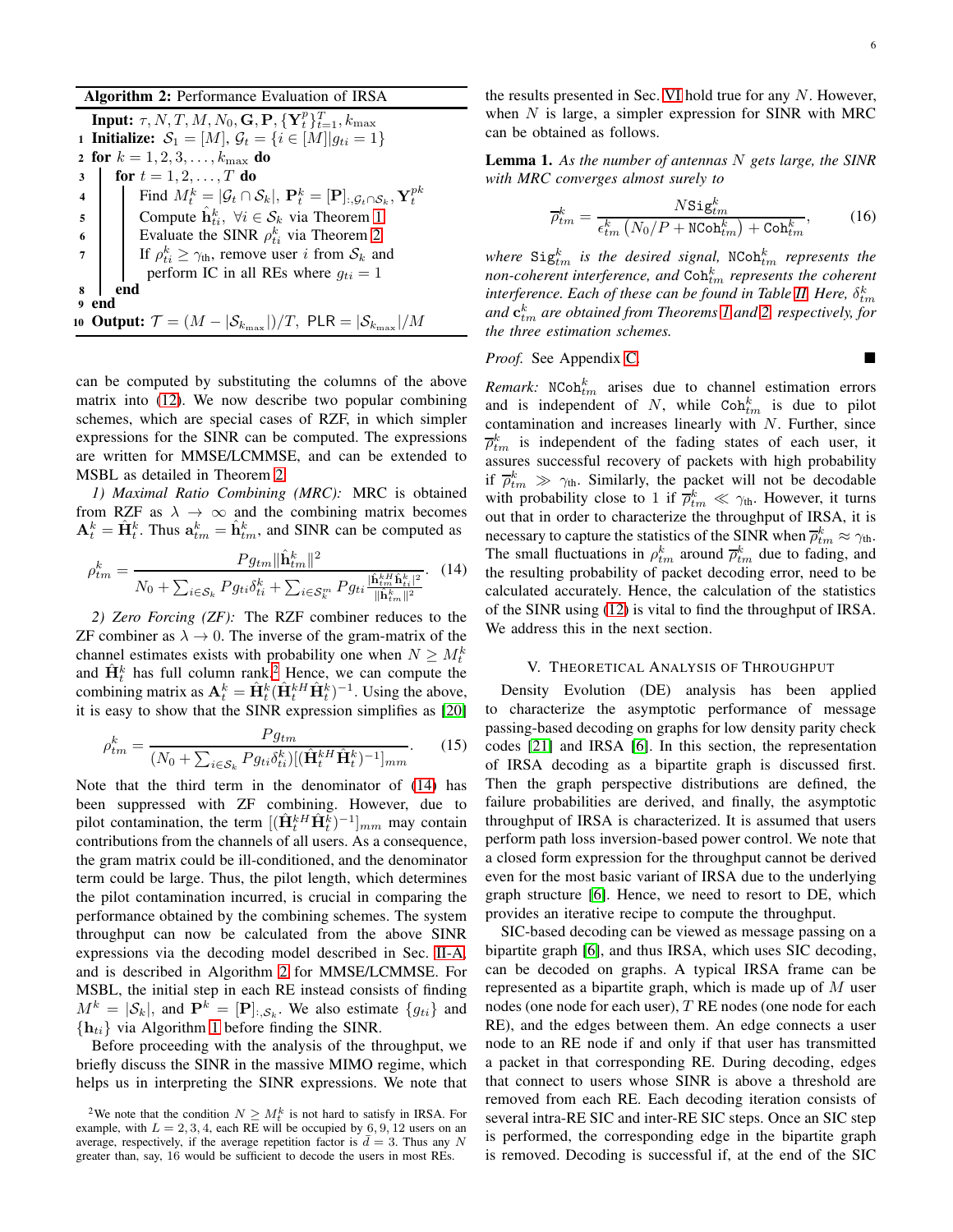Table II: Deterministic equivalent approximation to the SINR.

<span id="page-6-0"></span>

|                            | Sparsity-based estimation with MSBL                                                                                                        | <b>MMSE</b>                                                                                                                            | <b>LCMMSE</b>                                                                                                          |
|----------------------------|--------------------------------------------------------------------------------------------------------------------------------------------|----------------------------------------------------------------------------------------------------------------------------------------|------------------------------------------------------------------------------------------------------------------------|
| $\epsilon_{tm}^{\kappa}$   | $\mathcal{L}_{i \in \mathcal{S}_k} g_{ti} \beta_i \sigma_h^2  \mathbf{c}_{tm}^{kH} \mathbf{p}_i ^2$<br>$N_0$    $\mathbf{c}_{tm}^{\kappa}$ | $\ N_0\ {\mathbf{c}}_{tm}^k\ $<br>$\text{L}_{i \in \mathcal{S}_k} g_{ti} \beta_i \sigma^2_h  \mathbf{c}_{tm}^{\kappa H} \mathbf{p}_i $ | $N_0\ \mathbf{p}_m\ $<br>$\mathcal{L}_{i \in \mathcal{S}_k} g_{ti} \beta_i \sigma^2_h  \mathbf{p}_m^H \mathbf{p}_i ^2$ |
| $\texttt{Sig}^\kappa_{tm}$ | $\ddot{g}_{tm}^{\kappa}g_{tm}(\epsilon_{tm}^{\kappa})$                                                                                     | $g_{tm}(\epsilon_{tm}^{\kappa})$                                                                                                       | $g_{tm}\beta_m^2\sigma_h^2\ \mathbf{p}_m\ $                                                                            |
| $\texttt{NCoh}_{tm}^k$     | $g_{tm}^{\kappa}g_{tm}^{\kappa}o_{tm}^{\kappa}$<br>$\sum_{i \in S_k^m} g_{ti} \beta_i \sigma_h^2$                                          | $g_{tm} \delta_{tm}^{\kappa}$ .<br>$\sum_{i \in S_k^m} g_{ti} \beta_i \sigma_h^2$                                                      | $g_{tm}o_{tm}^n$<br>$\sum_{i \in S_k^m} g_{ti} \beta_i \sigma_h^2$                                                     |
| $\texttt{Coh}_{tm}^k$      | $\int \sum_{i \in {\cal S}_k^m} g_{ti} \beta_i^2 \sigma_h^4  {\bf c}_{tm}^{\kappa H} \, {\bf p}_i ^2 \, .$                                 | $\sum_{i \in \mathcal{S}_k^m} g_{ti} \beta_i^2 \sigma_h^4  \mathbf{c}_{tm}^{\kappa H} \mathbf{p}_i ^2$                                 | $\sum_{i \in {\cal S}_k^m} g_{ti} \beta_i^z \sigma_h^4  {\bf p}_m^H {\bf p}_i ^2 \quad .$                              |

process, all edges in the graph get removed. A decoding failure is declared if not all edges have been removed or no new edge is removed from the graph in two consecutive iterations.

# *A. Graph Perspective Degree Distributions*

The total number of packets transmitted by a user in a given frame is referred to as the repetition factor of that user. It is equal to the degree of the user node at the start of decoding, and is the same as the number of edges connected to that user node in the bipartite graph representation of SIC decoding. The *node-perspective user degree distribution* is defined as the set of probabilities  $\{\phi_d\}_{d=2}^{d_{\text{max}}}$ , where  $\phi_d$  represents the probability that a user has a repetition factor  $d$  with  $d_{\text{max}}$  being the maximum number of REs in which any user is allowed to transmit. Here,  $\phi_d$  is nonzero for  $d \geq 2$  since each user transmits at least 2 packets in IRSA.

The total number of packets received in an RE is referred to as the collision factor of that RE. It is equal to the degree of the RE node at the start of decoding, which is the number of edges connected to that RE node. The *node-perspective RE degree distribution* is defined as the set of probabilities  $\{\psi_c\}_{c=0}^M$ , where  $\psi_c$  represents the probability that an RE has a collision factor c. The polynomial representations of the node-perspective user and RE degree distributions are

$$
\phi(x) = \sum_{d=2}^{d_{\text{max}}} \phi_d x^d, \quad \psi(x) = \sum_{c=0}^{M} \psi_c x^c, \quad (17)
$$

respectively. The corresponding *edge-perspective user and RE degree distributions* are defined as  $\lambda(x) = \sum_{d=2}^{d_{\text{max}}} \lambda_d x^{d-1}$  $= \phi'(x)/\phi'(1); \; \xi(x) = \sum_{c=1}^{M} \xi_c x^{c-1} = \overline{\psi'(x)}/\psi'(1),$ respectively, where  $\lambda_d = d\phi_d / \phi'(1)$  represents the probability that an edge is connected to a user with repetition factor  $d$ and  $\xi_c = c\psi_c/\psi'(1)$  represents the probability that an edge is connected to an RE with collision factor c.

The *input load* L of the system is defined as the ratio of the number of users to the number of REs,  $L \triangleq M/T$ . The average repetition factor is  $\bar{d} = \phi'(1) = \sum_d d\phi_d$  and the average repetition ractor is  $\vec{a} = \psi'(1) = \sum_{a} d\psi_a$  and the<br>average collision factor is  $\vec{c} = \psi'(1) = \sum_{c} c\psi_c$ , making the load  $L = M/T = \bar{c}/\bar{d}$ . Since  $\bar{c} = L\bar{d}$ , fixing the load and the node-perspective user degree distribution fixes the other three degree distributions as well. The probability that a generic user, from a total of M users, transmits within an RE is  $\bar{c}/M$ . Since the users transmit their packets independently of each other,  $\psi_c$  follows a binomial distribution. Thus, the coefficients of the polynomials representing the node and edge-perspective RE degree distributions are respectively given by

$$
\psi_c = \binom{M}{c} \left(\frac{\bar{c}}{M}\right)^c \left(1 - \frac{\bar{c}}{M}\right)^{M-c},\tag{18a}
$$

and 
$$
\xi_c = \left(\frac{M-1}{c-1}\right) \left(\frac{\bar{c}}{M}\right)^{c-1} \left(1 - \frac{\bar{c}}{M}\right)^{M-c}
$$
. (18b)

For a fixed  $L = M/T$ , as  $M, T \rightarrow \infty$ , the node-perspective and edge-perspective RE degree distributions, which are binomial, become Poisson distributed [\[22\]](#page-12-21):

<span id="page-6-3"></span>
$$
\psi_c = \frac{(\bar{c})^c \exp\left(-\bar{c}\right)}{c!} \text{ and } \xi_c = \frac{(\bar{c})^{c-1} \exp\left(-\bar{c}\right)}{(c-1)!}.\tag{19}
$$

### *B. Failure Probabilities*

In the case of a decoding failure, failure messages are exchanged along the edges between the user and the RE nodes. The probability that an edge carries a failure message from an RE node to a user node in the *i*th iteration is denoted by  $p_i$ . The probability that an edge carries a failure message from a user node to an RE node in the *i*th iteration is denoted by  $q_i$ .

The failure probability  $q_i$  is calculated using the edge-perspective user degree distribution as

<span id="page-6-2"></span>
$$
q_i = \sum_{d=2}^{d_{\text{max}}} \lambda_d q_i^{(d)} = \sum_{d=2}^{d_{\text{max}}} \lambda_d p_{i-1}^{d-1} = \lambda(p_{i-1}). \tag{20}
$$

Here,  $q_i^{(d)}$  is the probability that an edge carries a failure message in the ith iteration given that it is connected to a user node with repetition factor  $d$ . The edges carry a failure message from a user if and only if all the other  $d-1$  incoming edges to that user carry failure messages in the previous iteration, i.e.,  $q_i^{(d)} = p_{i-1}^{d-1}$ .

The failure probability  $p_i$  is calculated using the edge-perspective RE degree distribution as

$$
p_i = \sum_{c=1}^{M} \xi_c p_i^{(c)} \xrightarrow{M \to \infty} p_i = \sum_{c=1}^{\infty} \xi_c p_i^{(c)}, \qquad (21)
$$

where  $p_i^{(c)}$  is the probability that an edge carries a failure message in the ith iteration given that it is connected to an RE node with collision factor  $c$ . DE is applicable as  $M$  and  $T \rightarrow \infty$  with  $L = M/T$  kept fixed [\[6\]](#page-12-4). Hence the above probability is computed as an infinite summation.

In the SINR-threshold model, decoding failure happens at an RE node if the SINR of all users who have transmitted in that RE and have not yet been decoded is below the SINR threshold. This constitutes a failure message from the RE node [\[11\]](#page-12-10). In order to determine  $p_i^{(c)}$ , any one of the c packets is considered to be a reference packet, which can get decoded with a combination of intra-RE and inter-RE SIC. Separating the intra-RE and inter-RE SIC,  $p_i^{(c)}$  can be evaluated as

<span id="page-6-1"></span>
$$
p_i^{(c)} = 1 - \sum_{r=1}^{c} \theta_r \binom{c-1}{r-1} q_i^{r-1} (1-q_i)^{c-r}.
$$
 (22)

Here,  $\theta_r$  denotes the probability that the reference packet gets decoded in the current decoding iteration starting from degree r using only intra-RE SIC, and  $\binom{c-1}{r-1}q_i^{r-1}(1-q_i)^{c-r}$  denotes the probability that the collision factor of the RE node reduces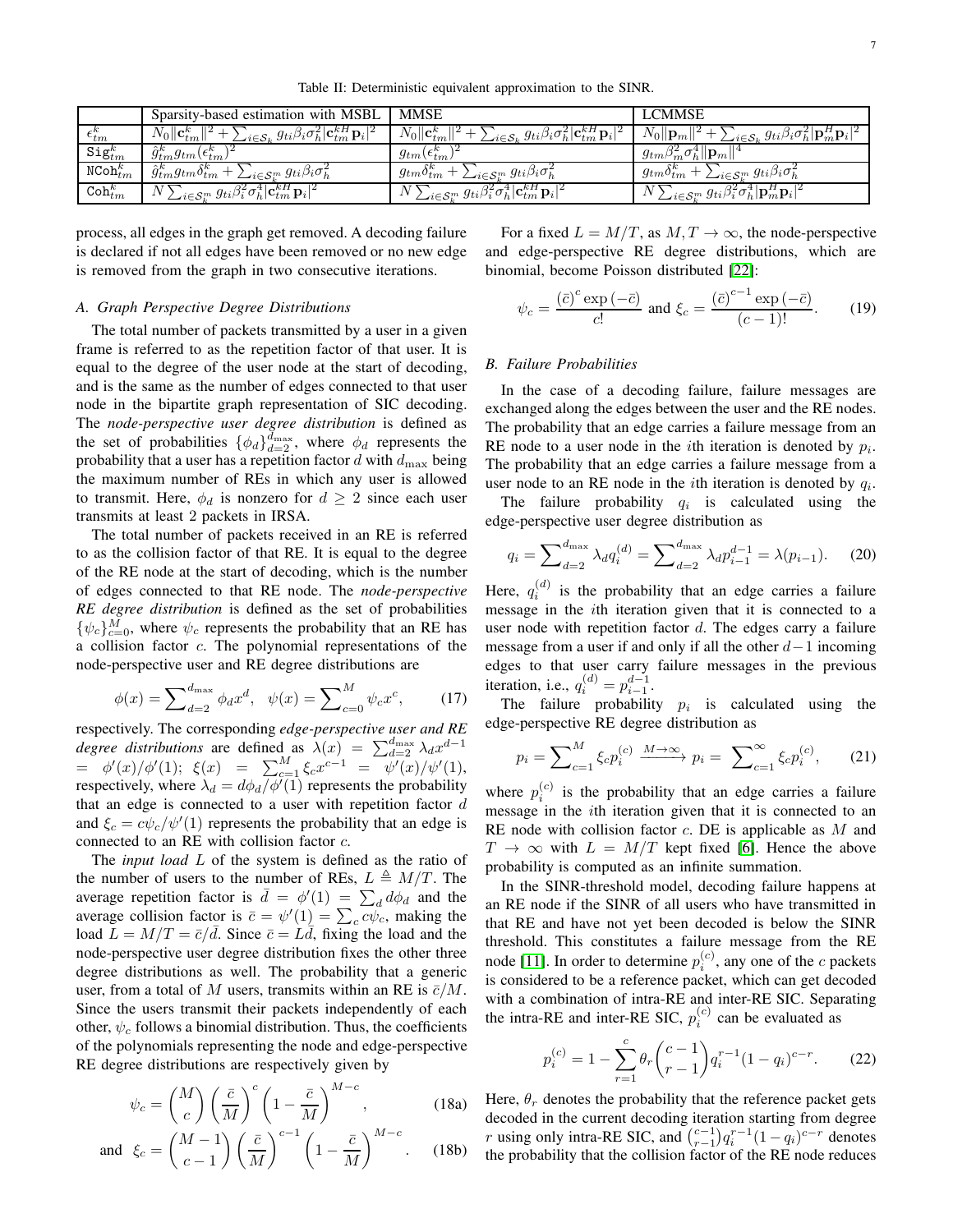from c to r using only inter-RE SIC [\[9\]](#page-12-8). Substituting for  $p_i^{(c)}$ from [\(22\)](#page-6-1), we obtain  $p_i$  as a function of  $q_i$ :

$$
p_i = 1 - \sum_{c=1}^{\infty} \sum_{r=1}^{c} \xi_c \theta_r {c-1 \choose r-1} q_i^{r-1} (1-q_i)^{c-r}.
$$
 (23)

Thus, we need to evaluate  $\theta_r$ , which we describe in the next subsection. We compute  $p_i$  and  $q_i$  recursively from each other as observed in [\(23\)](#page-7-2) and [\(20\)](#page-6-2). Finally, we will compute the packet loss rate and the throughput using the value of  $p_{\infty}$ obtained from the above recursive equations.

# <span id="page-7-1"></span>*C. Characterization of*  $\theta_r$

We now describe a procedure to evaluate the success probability  $\theta_r$ , which is the probability of decoding the reference packet in an RE with degree  $r$  via intra-RE SIC only. There are r users whose packets have not yet been decoded in the given RE. The reference packet can get decoded in any of the intra-RE SIC steps. The packets with SINR higher than that of the reference packet get decoded first. Further, the reference packet can only be decoded if decoding has been successful for higher SINR packets, i.e., if they satisfied SINR  $\geq \gamma_{th}$  as well. Thus,  $\theta_r$  is the joint probability that the reference packet and the packets with higher SINRs all get decoded.

Clazzer et al. [\[11\]](#page-12-10) evaluate  $\theta_r$  as the probability " $D(r)$ " under a Rayleigh fading SISO channel setup with a perfect CSI assumption. The same method cannot be applied here, since we consider MIMO Rayleigh fading and account for imperfect CSI due to pilot contamination and channel estimation errors. In particular, in a MIMO setup, it is possible that multiple users' SINR simultaneously exceed the decoding threshold. Further, their work is limited to the case where the decoding threshold  $\gamma_{th}$  is such that only one user can be decoded in any decoding iteration, while we make no such assumptions.

Since  $\theta_r$  is evaluated based on the SINR of multiple users in a *single RE*, we consider only one RE wherein  $r$  users have transmitted their packets. These users are decoded via only intra-RE iterations since there is only a single RE under consideration. Let the set of users who have not yet been decoded in the first  $k - 1$  intra-RE decoding iterations be denoted by  $S_k$ , and  $S_k^m \triangleq S_k \setminus \{m\}$ , with  $S_1 = [r]^3$  $S_1 = [r]^3$  In each intra-RE decoding iteration, a single user with the highest SINR is decoded if their SINR  $\geq \gamma_{\text{th}}$ .

The SINR of the mth user in the kth intra-RE decoding iteration,  $\rho_m^k$ , is calculated as seen before in Theorem [2.](#page-4-0) Specifically, when users are only decoded via intra-RE SIC within one RE, we obtain the SINR as

$$
\rho_m^k = \frac{|\mathbf{a}_m^k \hat{\mathbf{h}}_m^k|^2}{\|\mathbf{a}_m^k\|^2 (N_0/P + \sum_{i \in \mathcal{S}_k} \delta_i^k) + \sum_{i \in \mathcal{S}_k^m} |\mathbf{a}_m^{kH} \hat{\mathbf{h}}_i^k|^2}.
$$
 (24)

Here,  $\delta_i^k$  is the error variance of the *i*th user in the *k*th intra-RE decoding iteration,  $\hat{\mathbf{h}}_m^k$  is the channel estimate of the mth user, both obtained from Theorem [1,](#page-3-0) and  $a_m^k$  is the combining

<span id="page-7-3"></span><sup>3</sup>The set  $S_k$  as defined here is a slight abuse of notation. In Sec. [III,](#page-2-0) the set  $S_k$  consisted of users being decoded via both intra-RE and inter-RE iterations, whereas here,  $S_k$  consists of users being decoded via only intra-RE iterations.

<span id="page-7-2"></span>vector for the *m*th user.<sup>[4](#page-7-4)</sup> Let  $\rho_{\text{max}}^k$  denote the SINR of the user with the highest SINR in the kth intra-RE decoding iteration, calculated as  $\rho_{\max}^k = \max_{m \in S_k} \rho_m^k$ . Let s be the index of the intra-RE decoding iteration in which the reference packet is decoded, with  $1 \leq s \leq r$ . Thus,  $\theta_r$  is calculated as

<span id="page-7-5"></span>
$$
\theta_r = \Pr(\rho_{\text{max}}^1 \ge \gamma_{\text{th}}, \rho_{\text{max}}^2 \ge \gamma_{\text{th}}, \dots, \rho_{\text{max}}^s \ge \gamma_{\text{th}}). \tag{25}
$$

Recall that the reference packet is tagged uniformly at random from the users. With path loss inversion based power control, users have identical channel statistics, and thus,  $\theta_r$  is independent of which packet is tagged as the reference packet.

The computation of the success probability  $\theta_r$  is involved because there is no clear relation between the peak SINRs across decoding iterations. Also, the channel estimates of different users are correlated, across both the user index and the decoding iteration index, making it difficult to use order statistics. Further,  $\theta_r$  is dependent on a large number of random channel vectors, the order statistics of the peak SINRs, and the pilot sequences of all the users. As a consequence,  $\theta_r$ cannot be found in closed form, and needs to be empirically evaluated. However, we present three approximations to  $\theta_r$ , which are valid when perfect CSI is available at the BS, i.e., there is no pilot contamination or estimation errors. These lead to interpretable expressions for the SINR and  $\theta_r$ , and provide upper bounds on the throughput with estimated CSI.

<span id="page-7-0"></span>Theorem 3. *When perfect CSI is available at the BS, and MRC is used for decoding,*  $\theta_1$  *is given by* 

$$
\theta_1 = \Gamma_{inc}(N, \rho_0^{-1} \gamma_{th}) / \Gamma(N), \qquad (26)
$$

where  $\rho_0 \triangleq P \sigma_h^2/N_0$ ,  $\Gamma_{inc}(s, x) = \int_x^{\infty} t^{s-1} e^{-t} dt$  is the *upper incomplete gamma function, and* Γ(s) *is the ordinary gamma function.* For  $r \geq 2$ *, the SINR with MRC and large N can be computed as*  $\rho_m^k = N(\rho_0^{-1} + N \sum_{i \in S_k^m} t_{mi})^{-1}$ , *where*  $t_{mi} \triangleq |\mathbf{h}_m^H \mathbf{h}_i|^2 / (||\mathbf{h}_m||^2 ||\mathbf{h}_i||^2)$ . With  $t_0 \triangleq \gamma_{th}^{-1} - N^{-1} \rho_0^{-1}$ ,  $\theta_2$ *can be calculated as*

$$
\theta_2 = \mathbb{1}\{t_0 \ge 1\} + (1 - (1 - t_0)^N)\mathbb{1}\{0 \le t_0 \le 1\}.
$$
 (27)

*Three approximations to*  $\theta_r$  *for*  $r \geq 3$  *and large* N *are* described below. Approximating  $\rho_{\text{max}}^1$  as  $\rho_1^1$ , and assuming  $u_m$  *as i.i.d.* Gamma distributed with shape  $r - 1$  *and rate* N, *we obtain the* Gamma *approximation:*

$$
\text{Gamma:} \quad \theta_r = 1 - \Gamma_{inc}(r - 1, Nt_0) / \Gamma(r - 1). \tag{28}
$$

*Approximating*  $\rho_{\max}^1 = \rho_1^1$  and  $u_m \stackrel{i.i.d.}{\sim} \mathcal{N}((r-1)\mu_T, (r-1)\sigma_T^2)$ , where  $\mu_T \stackrel{\triangle}{=} (N+1)^{-1}$ , and  $\sigma_T^2 \stackrel{\triangle}{=} N(N+1)^{-2}(N+1)$ 2)−<sup>1</sup> *, we obtain the* Normal *approximation:*

Normal: 
$$
\theta_r = 1 - Q\left(\frac{t_0 - (r - 1)\mu_T}{\sqrt{r - 1}\sigma_T}\right)
$$
, (29)

*where* Q(·) *is the standard Normal Q-function. Finally, in the* Deterministic *approximation, the SINR becomes*  $\rho_m^k$  =  $N/(\rho_0^{-1} + r - k)$ , and  $\theta_r$  becomes

Deterministic:  $\theta_r = \mathbb{1}\{r \leq \lfloor N/\gamma_{th} - \rho_0^{-1} + 1 \rfloor\}$ . (30)

<span id="page-7-4"></span><sup>4</sup>Since the decoding process with intra-RE SIC involves only the RE in consideration, the RE index and the APM are dropped in this section.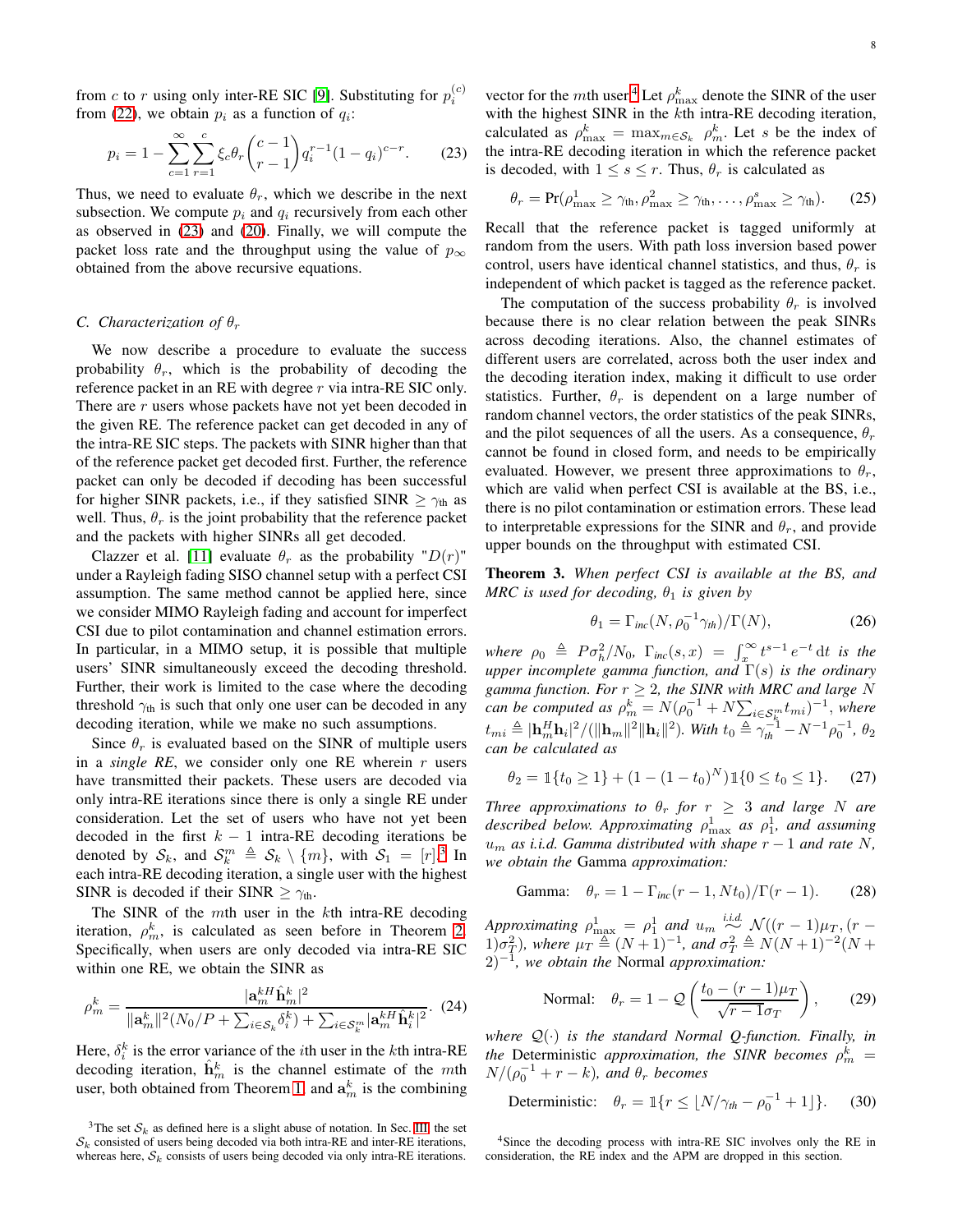*Proof.* See supplementary material.

*Remark:* The above approximations provide closed form expressions for  $\theta_r$  and are valid when N is large [\[23\]](#page-12-22). The first two approximations have SINRs that are obtained by applying the theory of deterministic equivalents to only the norms of the channels, and yields an SINR that is affected only by the randomness in the multi-user interference components. This is supported by the fact that the interference components converge to their deterministic equivalents slower than the norms converge to their deterministic equivalents [\[23\]](#page-12-22). The deterministic approximation follows directly from Lemma [1,](#page-5-3) where the SINR is a deterministic quantity, and hence  $\theta_r$  is a binary function of r. With finite number of antennas, due to small scale fading, the SINR of the users vary around this approximate SINR. These variations affect the value of  $\theta_r$ , and are not captured by the deterministic approximation, even though we obtain simple closed form expressions for it. As a consequence, the throughput computed using the deterministic approximation can be far from the actual throughput in certain regimes and close to the actual throughput in other regimes, as will be seen in Sec. [VI-A.](#page-11-0)

# <span id="page-8-0"></span>*D. Final Evaluation of Throughput*

After evaluating  $\theta_r$  from Sec. [V-C](#page-7-1) and substituting for  $\xi_c$ from  $(19)$ , we can simplify  $(23)$  to

$$
p_i = 1 - e^{-\bar{c}q_i} \sum_{r=1}^{\infty} \theta_r \frac{(\bar{c}q_i)^{r-1}}{(r-1)!} \triangleq f(q_i). \tag{31}
$$

Thus,  $q_i = \lambda(p_{i-1})$  and  $p_i = f(q_i)$  are calculated alternately as functions of each other as seen in [\(20\)](#page-6-2) and [\(31\)](#page-8-3). The procedure can be initialized with either  $q_0 = 1$  or  $p_0 = f(1)$ .

The failure probability at the end of decoding is  $p_{\infty}$  =  $\lim_{i\to\infty} p_i$  and  $(p_\infty)^d$  is the probability that a packet transmitted from a user with repetition factor  $d$  does not get decoded at the receiver. Therefore, the asymptotic packet loss rate (PLR), which is the fraction of packets that are not decoded at the BS, is calculated as

$$
PLR = \phi(p_{\infty}) = \sum_{d=2}^{d_{\text{max}}} \phi_d(p_{\infty})^d.
$$
 (32)

The asymptotic throughput of the system can now be obtained from the asymptotic PLR as

$$
\mathcal{T} = L(1 - \text{PLR}).\tag{33}
$$

The iterations  $p_i = f(\lambda(p_{i-1}))$  converge asymptotically to  $p_{\infty} = 0$  if the system load  $L < L^*$  [\[6\]](#page-12-4). Here,  $L^*$  is called the *inflection load* of the system: for any  $L \geq L^*$ , the system becomes interference limited and the PLR does not converge to 0 as L increases. Thus, for  $L < L^*$ ,  $p_{\infty} = 0$  and therefore the asymptotic  $PLR = 0$ , and the throughput equals L. For  $L \geq L^*$ , the throughput decreases monotonically with L.

# VI. NUMERICAL RESULTS

<span id="page-8-2"></span>In this section, the previously derived SINR analysis is used to evaluate the throughput of IRSA with estimated channels via Monte Carlo simulations, and provide insights into the dependence of the system performance on the various system

<span id="page-8-1"></span>

Fig. 1: Comparison between MMSE, MSBL, and LCMMSE schemes.

parameters. In each simulation, independent realizations of the user locations, the APM, and the fades experienced by the users are generated. The throughput for each simulation is calculated as described in Sec. [II-A,](#page-2-5) and the effective system throughput  $T$  is calculated by averaging over the simulations.

<span id="page-8-3"></span>The results in this section are for  $T = 50$  REs,  $N_s =$ 10<sup>3</sup> Monte Carlo runs,  $\lambda = 10^{-2}$ ,  $\alpha = 3.76$ ,  $\sigma_h^2 = 1$ , SINR threshold  $\gamma_{\text{th}} = 10$ , MSBL threshold  $\gamma_{\text{pr}} = 10^{-6}$ , cell radius  $r_{\text{max}} = 1000$  m, and reference distance  $r_0 = 100$  m [\[20\]](#page-12-19). The number of users contending for the  $T$  REs is computed based on the load L as  $M = |LT|$ . The soliton distribution [\[10\]](#page-12-9) with  $d_{\text{max}} = 27$  maximum repetitions is used to generate the repetition factor  $d_m$  for the mth user, whose access pattern is formed by uniformly randomly choosing  $d_m$  REs from T REs [\[6\]](#page-12-4). The APM is formed by stacking the pattern vectors of all the users. The location of each user is uniformly sampled from within a cell of radius  $r_{\text{max}}$  centered at the BS. The path loss coefficient is calculated as  $\beta_m = (r_m/r_0)^{-\alpha}$  where  $r<sub>m</sub>$  is the radial distance of the mth user from the BS. The signal to noise ratio (SNR) for the  $m$ th user is calculated as  $P\sigma_h^2\beta_m/N_0$ . The received SNR of a user at the edge of the cell at the BS is termed as the *cell edge SNR*, and is denoted by SNRedge. The power levels of all users is chosen such that the signal from a user at a distance  $r_{\text{max}}$  from the BS is received at SNRedge. This ensures that all users' signals are received at an SINR that at least SNRedge on average, in *singleton* REs. If SNR<sub>edge</sub>  $\geq \gamma_{th}$ , i.e., it is such that the cell edge user's signal is decodable, then all users' signals are decodable with high probability in singleton REs. The power levels of users is set to  $P = P<sub>\tau</sub> = 20$  dBm [\[20\]](#page-12-19) and  $N<sub>0</sub>$  is chosen such that the cell edge SNR is 10 dB, unless otherwise stated. The pilot sequence for each user is generated as  $\mathbf{p}_m \sim \mathcal{CN}(\mathbf{0}_{\tau}, P_{\tau} \mathbf{I}_{\tau}).$ 

Fig. [1](#page-8-1) shows the effect of pilot length on the system throughput at different  $L$  under the three estimation schemes, with  $N = 16$ . MMSE scheme performs the best and reaches the optimal throughputs of  $T = L$  for very low pilot lengths. MSBL scheme achieves the optimal throughputs for  $L = 1, 2, 3$  at  $\tau = 4, 8, 12$  respectively, and beyond that, the performance is the same as that of MMSE. This shows that with a few additional pilot symbols, we can do away with the assumption of knowing the APM and path loss coefficients. LCMMSE scheme matches MMSE for  $L = 1$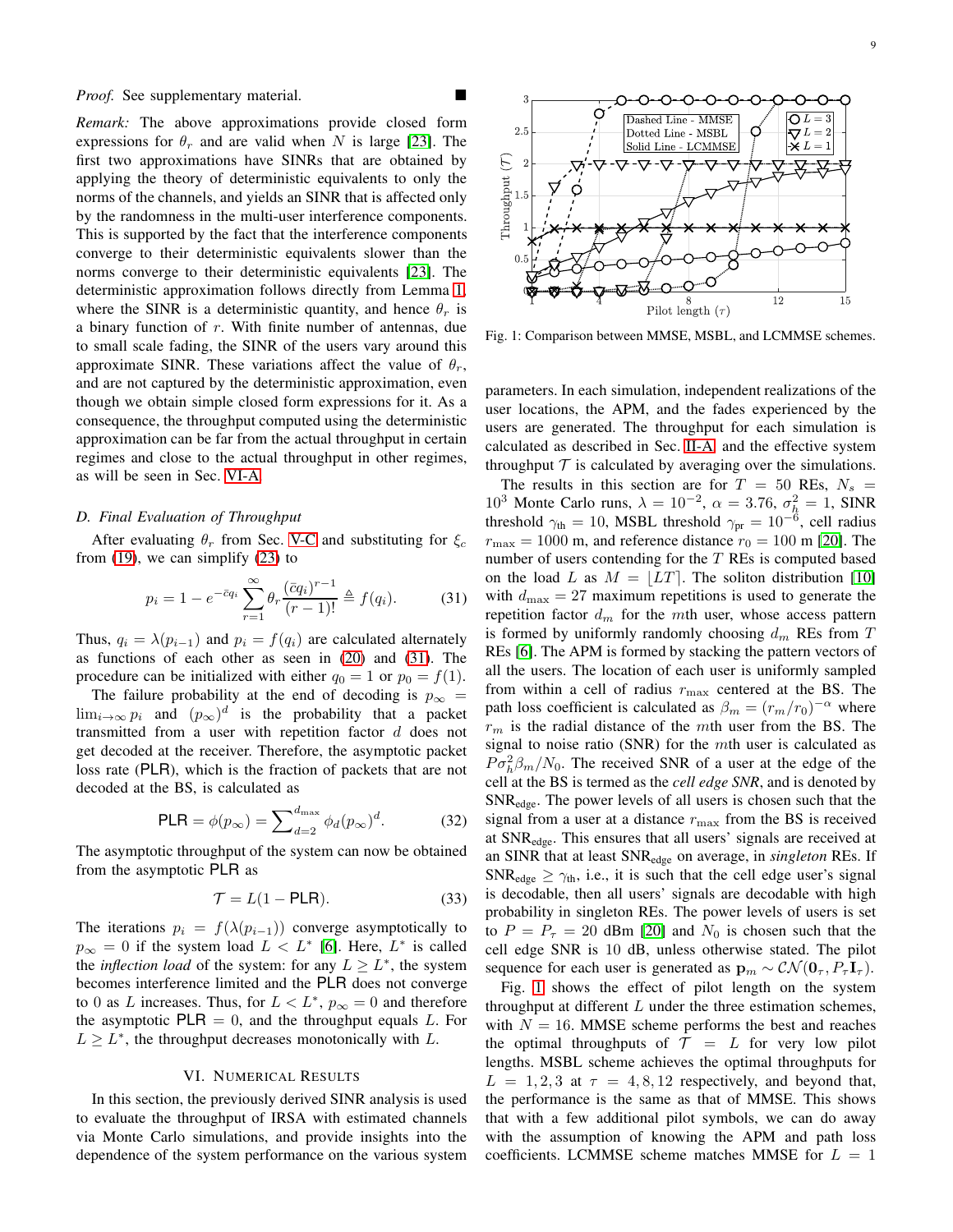<span id="page-9-0"></span>

Fig. 2: Impact of pilot length  $\tau$  on rate with MMSE.

and for higher L, it needs a lot more pilot symbols. This is because of both pilot contamination and low quality channel estimates. Also, we note that the use of orthogonal pilots would require  $\tau \ge 50, 100, 150$  for  $L = 1, 2, 3$ , respectively. The optimal throughput of  $\mathcal{T} = L$  is achieved with far fewer pilot symbols under all the three estimation schemes. This is because a small subset of users transmit in any RE in IRSA. Finally, under all the three schemes, we can achieve  $\mathcal{T} \geq 1$ , which is the maximum throughput achievable under perfectly coordinated orthogonal access, i.e., grant-based orthogonal access. This shows the utility of using IRSA as a GFRA protocol for MMTC, especially due to it's high performance at medium to high  $L$ . To summarize, the pilot length has a significant impact on the performance of IRSA and yields near-optimal throughputs at significantly lower pilot lengths than that required for orthogonal pilot transmission. The drop in  $T$  at low pilot lengths under estimated channels underscores the importance of accounting for the effect of imperfect CSI in analyzing the performance of IRSA.

We focus on MMSE/LCMMSE hereafter in order to avoid clutter in the plots, since MSBL matches the performance of MMSE with slightly higher  $\tau$ . In Fig. [2,](#page-9-0) we investigate the effect of L,  $\tau_c$  and  $\gamma_{th}$  on the achievable rate R of the system with MMSE, with  $N = 16$ . Here, the rate is obtained as  $\mathcal{R} = (1 - \tau/\tau_c)\mathcal{T}\log_2(1 + \gamma_{\text{th}})$  (bps/Hz), where  $\tau_c$  is the total length of any user's packet. Firstly, we look at the effect of changing  $\gamma_{th}$  by fixing  $\tau_c = 100$ . For  $L = 2$ ,  $\gamma_{th} = 20$  offers a higher rate than  $\gamma_{\text{th}} = 10$ , provided  $\tau \geq 3$ . Thus, at low loads, increasing  $\gamma_{th}$  (correspondingly, selecting a higher order modulation and coding scheme) leads to better achievable rates. In contrast, when  $L = 4$ ,  $\gamma_{\text{th}} = 10$  outperforms  $\gamma_{\text{th}} = 20$ , because the system is highly interference limited. Next, comparing  $L = 2, 3, 4$  for  $\tau_c = 100$  and  $\gamma_{th} = 10$ , we see that the rate improves with  $L$ , provided the pilot length is large enough. Finally, decreasing  $\tau_c$  reduces the achievable rate, as the relative overhead due to pilots increases. Thus, at high loads, the throughput  $\mathcal T$  limits the achievable rate, while at low loads, the SINR threshold  $\gamma_{th}$  is the primary factor in determining the achievable rate.

In Fig. [3,](#page-9-1) we investigate the effect of the number of antennas at the BS, by plotting the throughput with MMSE channel

<span id="page-9-1"></span>

Fig. 3: Effect of number of antennas  $N$  with MMSE.

<span id="page-9-2"></span>

Fig. 4: Effect of cell edge SNR with MMSE.

estimation for different  $L$  and  $\tau$ . Intuitively, we expect that, to achieve the optimal throughput of  $L$ , we would require slightly more than  $L\bar{d}$  antennas at the BS, since  $L\bar{d}$  users transmit packets per RE on average. The orthogonal pilots curve is obtained by allocating  $\tau = M = |LT|$  for each L. Under all configurations, it is observed that increasing N has a significant impact, and the peak throughput achieved reaches its maximum of  $\mathcal{T} = L$ . Further,  $\tau = 10$  achieves a very similar performance as that of orthogonal pilots, and  $\tau = 5$  performs poorly at low N and high L. For  $L = 2$ , the throughput reaches the peak  $\mathcal{T} = 2$  for  $N \geq 8$  for all three values of  $\tau$ . Similarly, for a high load of  $L = 3$ , the throughput reaches the peak,  $\mathcal{T} = 3$ , for  $N \geq 16$ . For  $L =$ 2, 3, since the average repetition factor  $\bar{d} = 3$ , each RE is occupied by 6, 9 users, respectively. Thus, a slightly higher number of antennas is sufficient to recover all the packets, provided accurate channel estimates are available (i.e.,  $\tau$  is large enough). It is observed that at  $L = 2$ ,  $N = 4$  and  $L = 3$ ,  $N = 8$ , improving  $\tau$  greatly improves the throughput. Increasing the number of antennas increases the array gain and the decoding capability of the regularized zero forcing decoder at the BS, which in turn leads to more users getting decoded. This shows the effectiveness of the number of antennas in improving the throughput. Also, when  $N = 12$ , the dramatic drop in the throughput of  $\mathcal{T} = 3.8$  for  $\tau = 200$  (orthogonal pilots) to  $\mathcal{T} = 1.2$  for  $\tau = 5$ , which is around 70% loss in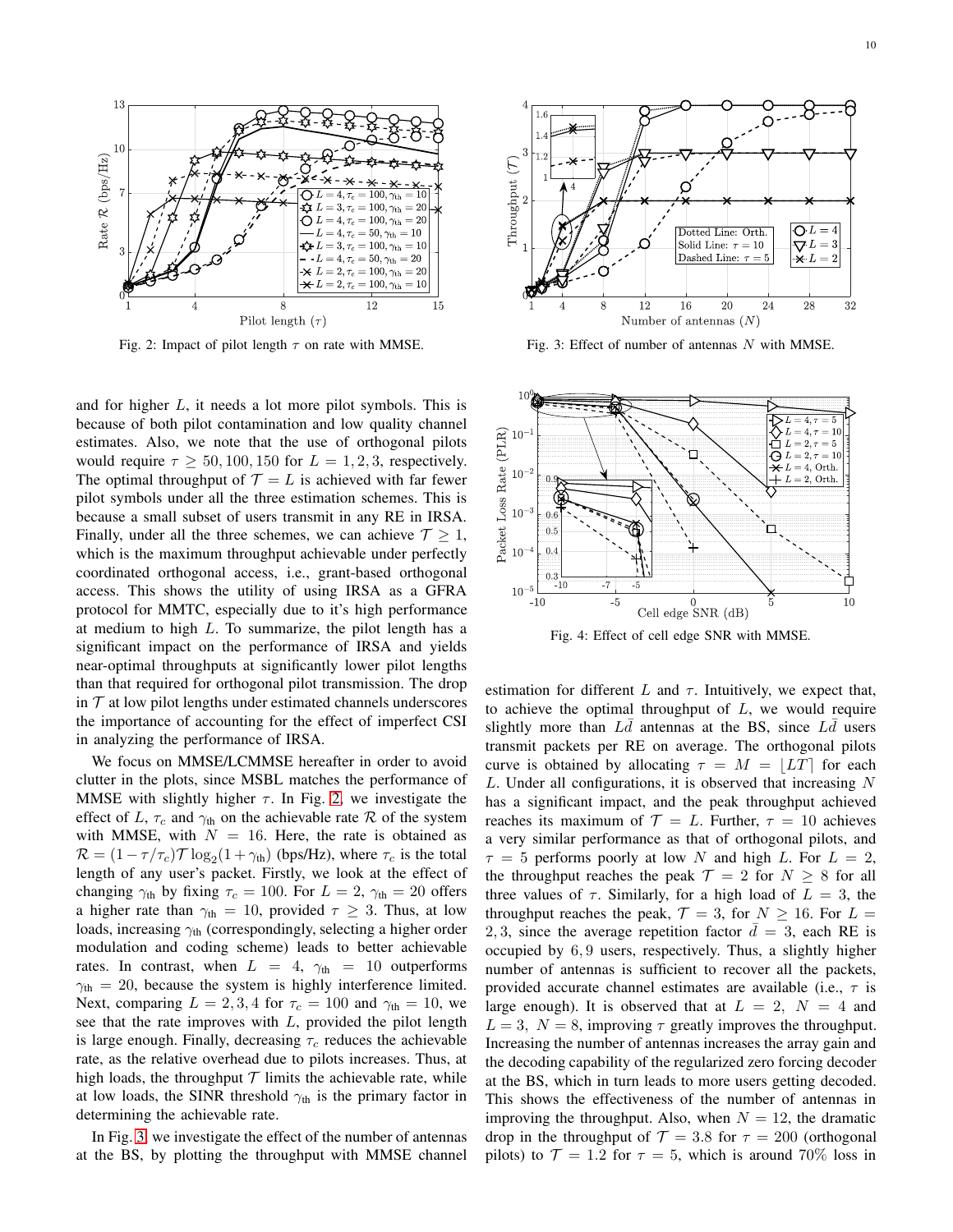<span id="page-10-0"></span>

Fig. 5: Effect of regularization parameter and  $\tau$  with MMSE.

performance, shows that it is crucial to account for estimated CSI while analyzing the performance of IRSA systems.

Fig. [4](#page-9-2) shows the impact of cell edge SNR on the packet loss rate PLR with MMSE, with  $N = 16$ . For SNR < <sup>−</sup><sup>5</sup> dB, the PLR is high, and in the noise-limited regime  $(-5 < SNR < 0$  dB), an increase in cell edge SNR sharply decreases the PLR. For  $L = 4$ ,  $\tau = 5$ , the system becomes interference-limited, and thus the performance saturates at high SNR. This is because, at low  $\tau$ , both signal and interference powers get scaled equally, and the SINR remains roughly constant. Increasing  $\tau$  from 5 to 10 and then to orthogonal pilots, we observe that the PLR falls from 0.5 to  $10^{-2.5}$ to  $10^{-5}$ . The higher  $\tau$  and SNR result in accurate channel estimates, and thus very low PLR is observed. Similarly, at  $L = 2$ , the drop of PLR from  $10^{-1.7}$  to  $10^{-2.8}$  to  $10^{-3.9}$ for  $\tau = 5, 10$  and orthogonal pilots emphasizes the need to account for estimated CSI when analyzing the performance of IRSA. In summary, the overall performance can be improved by increasing the pilot length, number of antennas, or cell edge SNR, but these need to be increased judiciously, keeping the other parameters in mind.

Fig. [5](#page-10-0) shows the effect of the regularization parameter,  $\lambda$ , on the throughput of the system when MMSE estimation is employed, with  $L = 4$ . As  $\lambda$  is varied from  $10^{-6}$  to 1, the curves go from ZF on the left to RZF in the middle and finally to MRC on the right. For  $N = 4$ , increasing  $\tau$  from 5 to 10 to 30 only marginally improves the throughput. This is because the system is highly interference limited, and hence channel inversion does not work well at low N. For  $\tau = 5$ , increasing  $N$  from 4 to 16 to 32 improves the performance due to the interference suppression capability of RZF. Similar observations can be made for  $\tau = 10$  as well. MRC does not have the interference suppression capability of RZF, and thus the performance saturates at a low value for all  $\tau$ . We note that the optimal throughput of  $\mathcal{T} = 4$  is obtained over a wide range of  $\lambda$ , and thus precise optimization of  $\lambda$  is not necessary to obtain near-optimal throughputs.

Fig. [6](#page-10-1) studies the impact of L and  $\tau$  on the system packet loss rate, PLR, evaluated with  $N = 16$ ,  $\gamma_{\text{th}} = 16$ , and  $\lambda = 1$ . As the pilot length  $\tau$  increases, better quality channel estimates are obtained, and the corresponding SINR increases.

<span id="page-10-1"></span>

Fig. 6: Impact of load on PLR with LCMMSE.

<span id="page-10-2"></span>

Fig. 7: Impact of power control on throughput.

In particular, the system requires higher pilot lengths due to the use of LCMMSE estimates. The loss rates reduce with increase in  $\tau$ , and gets closer to the orthogonal loss rate. The PLR of perfectly coordinated orthogonal access is the lowest. Similar to existing works, there is an error floor region where the PLR is very low (upto  $L = 2$  for orthogonal pilots) after which the PLR increases rapidly and is called the waterfall region. Here  $L = 2$  marks the inflection load, where the system transitions from the error floor to the waterfall region.

In Fig. [7,](#page-10-2) the impact of power control on the throughput with LCMMSE is characterized. For this plot, users transmit at powers that are dependent on their distances from the BS. Specifically, the mth user, who is located at a distance  $r_m$ from the BS transmits at a power  $P(r_m/r_0)^{\alpha-\zeta}$ , making  $\zeta$ the effective path loss exponent. The cell edge SNR is fixed to 10 dB, and the throughputs are obtained by varying  $\zeta$  and P. When  $\zeta = 0$ , the signals of the users undergo pure fading, and the system achieves a peak throughput of  $\mathcal{T} = 1.52$  at  $L = 1.6$ . Further, as L is increased, the throughput drops to 0. The throughput of the system increases as  $\zeta$  increases, until  $\zeta = 2/3$ . The exact  $\zeta$  that yields the highest throughput is dependent on other system parameters such as SNR,  $\gamma_{th}$ , and N. As  $\zeta$  is increased, the channel coefficients of the users become more disparate, and thus offer a higher degree of capture effect. Beyond  $\zeta = 3$ , the throughput decreases as the exponent is so high that the received signal power becomes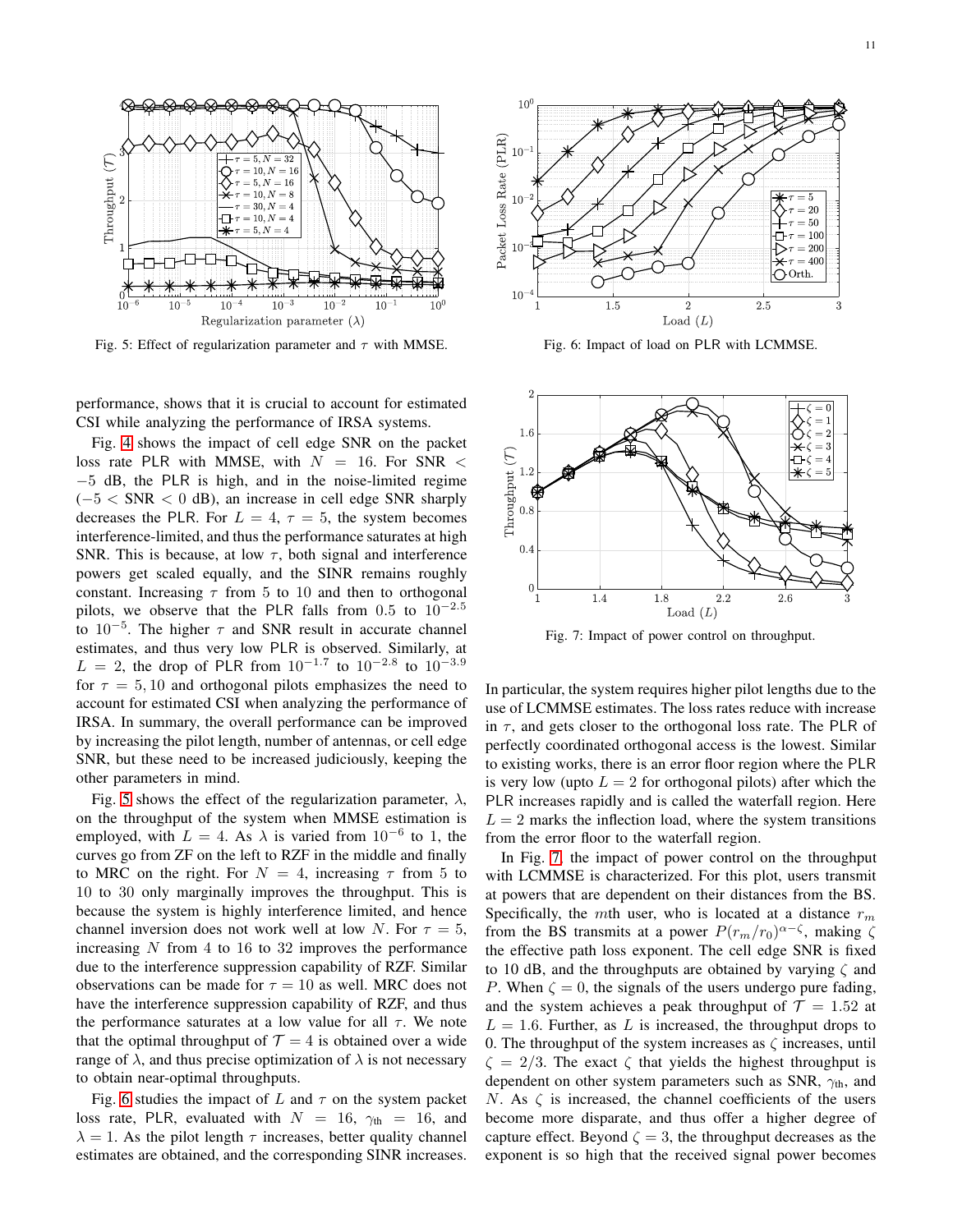<span id="page-11-1"></span>

Fig. 8: Effect of  $T$  on the throughput.

comparable to the noise. For higher  $\zeta$ , the throughput saturates as L is increased since a few users are always decoded due to path loss disparity. The channel fades and the path loss coefficients contribute to the disparity amongst the channel coefficients of the users, and thus such a system has higher throughputs than a system with only path loss [\[9\]](#page-12-8) or only fading [\[11\]](#page-12-10). Thus, it is useful to consider the combined effects of fading and path loss in optimizing the performance.

# <span id="page-11-0"></span>*A. Theoretical Validation of Throughput*

The results in this subsection are presented for  $\tau = 10$ , cell edge SNR = 10 dB,  $N = 16$ ,  $\lambda = 10^{-2}$ ,  $\gamma_{\text{th}} = 16$ ,  $d_{\text{max}} = 8$ maximum repetitions and  $N_s = 10^3$  Monte Carlo runs. To reduce clutter in the plots, we present the results for the lowest complexity (LCMMSE) channel estimation scheme.

Fig. [8](#page-11-1) investigates the effect of increasing the number of REs on the throughput. The peak throughput increases from  $\mathcal{T} = 1.52$  at  $L = 1.6$  for  $T = 50$  to  $\mathcal{T} = 1.85$  at  $L = 1.85$  for  $T = 500$ . Since  $\overline{d}$  is fixed, each user has a larger number of REs to choose from as  $T$  is increased. Thus, the interference reduces, and the throughput increases until it reaches a peak and then drops off. The success probability  $\theta_r$  is evaluated empirically via  $10<sup>4</sup>$  Monte Carlo runs, and this in turn yields the asymptotic theoretical throughput, which is marked as "DE". This can be achieved as  $M, T \rightarrow \infty$  with a fixed L. It is seen that this asymptotic throughput increases linearly with the load until it hits a maximum at the inflection load of the system, which occurs at  $L^* = 2$  in this case. The throughput drops sharply beyond this load. The asymptotic throughput provides an upper bound on the throughput achievable with finitely many REs for low to moderate loads. At very low and high loads, the throughput achieved with finitely many REs exactly matches with the DE asymptotic throughput. A convenient operating point would be to set the system load to, say, 90% of the inflection load, as, in this case, only finitely many REs would be sufficient to achieve the asymptotic throughput. Finally, it can be observed that the throughput of the system can be increased by increasing  $T$ , but only when the system is operated at a load that is lower than the inflection load. Beyond the inflection load, the system is always interference-limited and increasing  $T$  does not help.

<span id="page-11-2"></span>

Fig. 9: Rate for different SINR thresholds.

<span id="page-11-3"></span>

Fig. 10: Validation of theoretical approximations.

In Fig. [9,](#page-11-2) the asymptotic rate of the system is plotted versus the system load for different SINR thresholds with  $\tau_c = 100$ . For a fixed  $\gamma_{th}$ ,  $\mathcal{R}$  increases until the inflection load and then drops off to zero. It is observed that a high  $R$  can be achieved at lower loads by choosing a high  $\gamma_{th}$ , whereas, at high loads, in order to serve more users,  $\gamma_{\text{th}}$  must be kept low. The choice of the threshold  $\gamma_{th}$  decides the rate of transmission, which in turn is related to the modulation and coding scheme to be used. In summary, the SINR threshold  $\gamma_{th}$ , which depends on the modulation and coding scheme employed and determines the data rate, can be chosen based on the system parameters such as the number of antennas, training duration, number of users/REs, and the transmit power.

We now validate the approximations derived in Theorem [3](#page-7-0) with the simulations obtained with MRC,  $d_{\text{max}} = 27$ maximum repetitions, and  $\gamma_{th} = 10$ . Fig. [10,](#page-11-3) reveals an inflection SNR<sup>\*</sup> of 0 dB and  $-7$  dB for  $L = 1, N =$ 16 and  $L = 2, N = 64$  respectively, which behaves similar to the inflection load  $L^*$ . Both the normal and the gamma approximations match well with the asymptotic throughput obtained from the DE process. This is because the deterministic approximation results in an SINR that is completely deterministic and  $\theta_r$  that is a binary function of r, and consequently does not capture the statistics of the SINRs very well. Further, the deterministic approximation results in a throughput that acts as a step function since  $\theta_r$  depends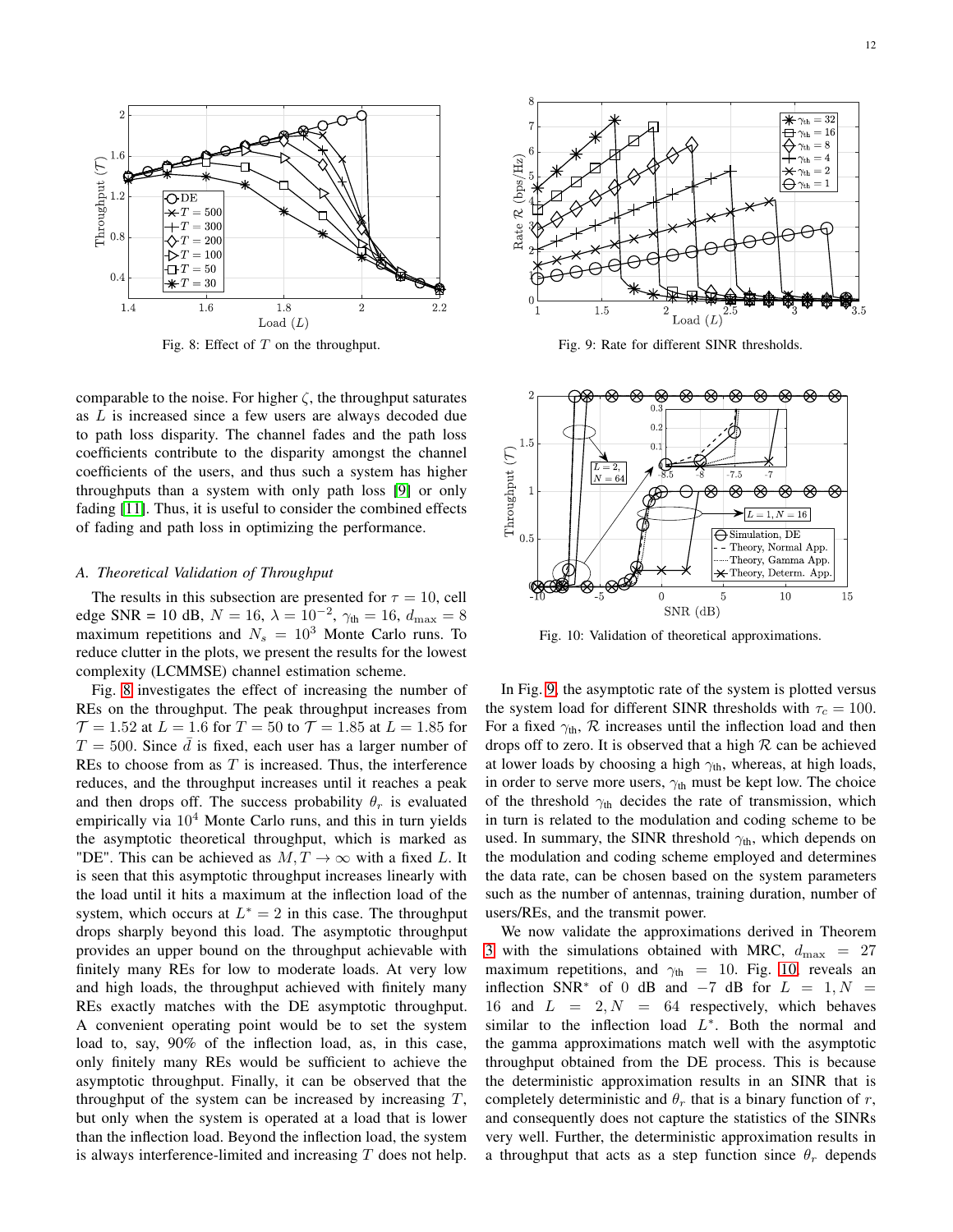<span id="page-12-23"></span>

Fig. 11: Comparison of approximations with simulation.

binarily on N,  $\gamma_{\text{th}}$ , and SNR. As we go from  $L = 1, N = 16$  to  $L = 2, N = 64$ , the approximations become closer, and both the normal and the gamma approximations match perfectly with the asymptotic throughput. In summary, the theoretical curves with the approximations match the simulations when N is increased, as expected.

Fig. [11](#page-12-23) examines the effect of  $T$  on the approximations with  $L = 2$  and SNR = 10 dB. With finitely many REs, such as  $T = 50, 100, 300$ , the throughput achieves the optimal throughput  $\mathcal{T} = 2$  for  $N = 24, 18, 16$ . The asymptotic throughput obtained with DE provide an inflection  $N^* = 12$ , which matches perfectly with the normal approximation. The gamma approximation does not match as well as the normal approximation. Here, the curves are with MRC and perfect CSI, and the presented curves are valid upper bounds to the throughputs with estimated CSI. These can be achieved with high enough  $\tau$  as observed in Fig. [1,](#page-8-1) and thus the derived results provide very good approximations to the asymptotic throughput achievable with estimated CSI.

## VII. CONCLUSIONS

This paper studied the effect of estimated CSI on the throughput of IRSA, which is a distributed medium access protocol for mMTC involving repetition of packets across different randomly selected REs. Decoding the users' packets at the BS involves successive interference cancellation. First, the channel estimates were derived under three schemes: a sparsity-based scheme with MSBL, MMSE, and LCMMSE. The corresponding SINR of all the users were obtained under all three schemes accounting for pilot contamination, channel estimation errors, path loss as well as multiple antennas at the BS. It was seen that these errors significantly reduce the peak achievable throughput, even resulting in up to 70% loss in certain regimes. Further, a density evolution based analysis was presented to characterize the asymptotic performance of the protocol when users perform path loss inversion based power control. Here, several approximations to the success probability  $\theta_r$  were derived and it was seen that these approximations match well as the number of antennas at the BS becomes large. Finally, several new insights into the design of IRSA-based systems was discussed, namely, the improvement of the system throughput, the evaluation of the operating load beyond which the system becomes interference

limited, and the choice of the decoding threshold  $\gamma_{th}$ . The results underscored the importance of accounting for practical channel estimation in studying the throughput offered by the IRSA protocol. Future work could involve using differential evolution techniques [\[24\]](#page-12-24) to obtain the optimal repetition distribution that maximizes the throughput in the finite frame length regime.

#### **REFERENCES**

- <span id="page-12-6"></span>[1] C. R. Srivatsa and C. R. Murthy, "Throughput analysis of PDMA/IRSA under practical channel estimation," in *Proc. SPAWC*, July 2019.
- <span id="page-12-0"></span>[2] H. Shariatmadari, R. Ratasuk, S. Iraji, A. Laya, T. Taleb, R. Jäntti, and A. Ghosh, "Machine-type communications: current status and future perspectives toward 5G systems," *IEEE Commun. Mag.*, vol. 53, 2015.
- <span id="page-12-1"></span>[3] T. Xia, M. M. Wang, C. Jiang, J. Zhang, L. Wang, and X. You, "Practical machine-type communication for energy internet of things: An introduction," *IEEE Commun. Mag.*, vol. 3, no. 1, pp. 48–59, 2019.
- <span id="page-12-2"></span>[4] L. Liu, E. G. Larsson, W. Yu, P. Popovski, C. Stefanovic, and E. de Carvalho, "Sparse signal processing for grant-free massive connectivity: A future paradigm for random access protocols in the internet of things,' *IEEE Signal Process. Mag.*, vol. 35, no. 5, pp. 88–99, 2018.
- <span id="page-12-3"></span>[5] L. Liu and W. Yu, "Massive connectivity with massive MIMO—part I: Device activity detection and channel estimation," *IEEE Trans. Signal Process.*, vol. 66, no. 11, pp. 2933–2946, 2018.
- <span id="page-12-4"></span>[6] G. Liva, "Graph-based analysis and optimization of contention resolution diversity slotted ALOHA," *IEEE Trans. Commun.*, vol. 59, no. 2, pp. 477–487, February 2011.
- <span id="page-12-5"></span>[7] E. Paolini, G. Liva, and M. Chiani, "Coded slotted ALOHA: A graph-based method for uncoordinated multiple access," *IEEE Trans. Inf. Theory*, vol. 61, no. 12, pp. 6815–6832, Dec 2015.
- <span id="page-12-8"></span><span id="page-12-7"></span>[8] S. Verdu *et al.*, *Multiuser detection*. Cambridge university press, 1998.
- [9] E. E. Khaleghi, C. Adjih, A. Alloum, and P. Muhlethaler, "Near-far effect on coded slotted ALOHA," in *Proc. PIMRC*, Oct 2017.
- <span id="page-12-9"></span>[10] K. R. Narayanan and H. D. Pfister, "Iterative collision resolution for slotted ALOHA: An optimal uncoordinated transmission policy," in *Proc. ISTC*, Aug 2012, pp. 136–139.
- <span id="page-12-10"></span>[11] F. Clazzer, E. Paolini, I. Mambelli, and C. Stefanovic, "Irregular repetition slotted ALOHA over the Rayleigh block fading channel with capture," in *Proc. ICC*, May 2017.
- <span id="page-12-11"></span>[12] M. Ghanbarinejad and C. Schlegel, "Irregular repetition slotted ALOHA with multiuser detection," in *Proc. WONS*, 2013, pp. 201–205.
- <span id="page-12-12"></span>[13] J. Su, G. Ren, B. Zhao, and J. Ding, "Enhancing irregular repetition slotted ALOHA with polarization diversity in LEO satellite networks," *KSII TIIS*, vol. 14, no. 9, pp. 3907–3923, 2020.
- <span id="page-12-13"></span>[14] F. Clazzer, C. Kissling, and M. Marchese, "Enhancing contention resolution ALOHA using combining techniques," *IEEE Trans. Commun.*, vol. 66, no. 6, pp. 2576–2587, 2017.
- <span id="page-12-14"></span>[15] F. Clazzer, F. Lázaro, G. Liva, and M. Marchese, "Detection and combining techniques for asynchronous random access with time diversity," in *SCC 2017*, 2017, pp. 1–6.
- <span id="page-12-15"></span>[16] C. R. Srivatsa and C. R. Murthy, "User activity detection for irregular repetition slotted ALOHA based MMTC," *arXiv:2111.06140*, 2021.
- <span id="page-12-16"></span>[17] S. Chen, B. Ren, Q. Gao, S. Kang, S. Sun, and K. Niu, "Pattern division multiple access-a novel nonorthogonal multiple access for fifth-generation radio networks," *IEEE Trans. Veh. Technol.*, vol. 66, no. 4, pp. 3185–3196, April 2017.
- <span id="page-12-18"></span>[18] B. Hassibi and B. Hochwald, "How much training is needed in multiple-antenna wireless links?" *IEEE Trans. Inf. Theory*, vol. 49, no. 4, pp. 951–963, 2003.
- <span id="page-12-17"></span>[19] D. P. Wipf and B. D. Rao, "An empirical Bayesian strategy for solving the simultaneous sparse approximation problem," *IEEE Trans. Signal Process.*, vol. 55, no. 7, pp. 3704–3716, 2007.
- <span id="page-12-19"></span>[20] E. Björnson, J. Hoydis, and L. Sanguinetti, *Massive MIMO Networks: Spectral, Energy, and Hardware Efficiency*, 2017.
- <span id="page-12-20"></span>[21] Wang Lin, Xiao Juan, and Guanrong Chen, "Density evolution method and threshold decision for irregular LDPC codes," in *Proc. ICCCAS*, vol. 1, 2004, pp. 25–28 Vol.1.
- <span id="page-12-21"></span>[22] A. Papoulis and H. Saunders, *Probability, random variables and stochastic processes*, 1989.
- <span id="page-12-22"></span>[23] R. Couillet and M. Debbah, *Random matrix methods for wireless communications*. Cambridge University Press, 2011.
- <span id="page-12-24"></span>[24] R. Storn and K. Price, "Differential evolution – a simple and efficient heuristic for global optimization over continuous spaces," *Journal of Global Optimization*, 1997.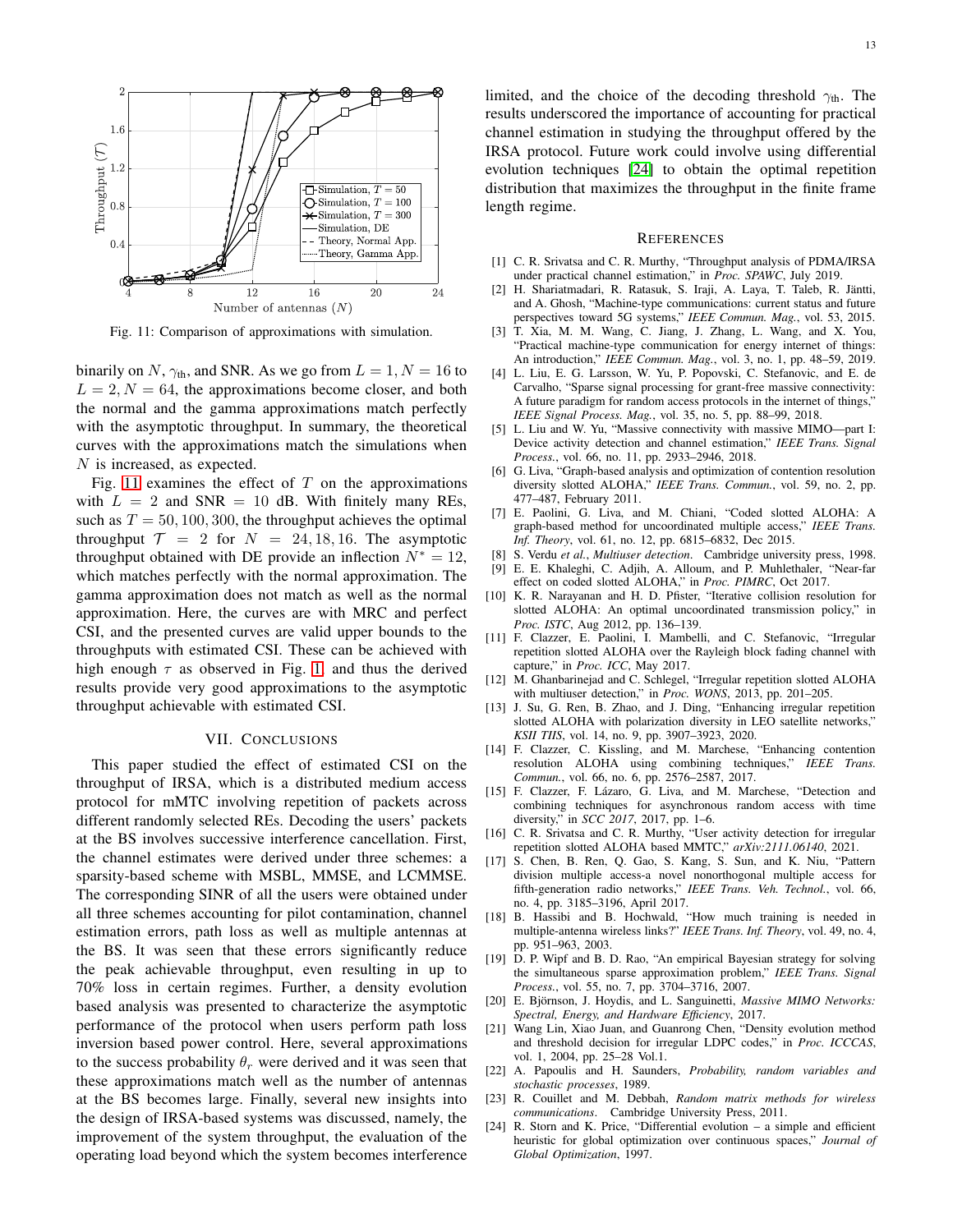# <span id="page-13-0"></span>APPENDIX A: PROOF OF THEOREM [1](#page-3-0)

*1) MMSE:* We first vectorize the signal as

$$
\overline{\mathbf{y}}_t^k \triangleq \text{vec}(\mathbf{Y}_t^{pk}) = (\mathbf{P}_t^{k*} \otimes \mathbf{I}_N)\mathbf{h}_t^k + \overline{\mathbf{n}}_t,\tag{34}
$$

where  $\mathbf{h}_t^k \triangleq \text{vec}(\mathbf{H}_t^k)$ ,  $\overline{\mathbf{n}}_t \triangleq \text{vec}(\mathbf{N}_t^p)$ , and  $\otimes$  is the Kronecker product. The MMSE estimator is  $\hat{\mathbf{h}}_t^k \triangleq \mathbb{E}_{\mathbf{z}} [\mathbf{h}_t^k]$ , where  $\mathbf{z} = \overline{\mathbf{y}}_t^k$ . The error  $\tilde{\mathbf{h}}_t^k \triangleq \hat{\mathbf{h}}_t^k - \mathbf{h}_t^k$  is uncorrelated with z and the estimate. The conditional statistics of a Gaussian random vector x are

$$
\mathbb{E}_{\mathbf{z}}\left[\mathbf{x}\right] = \mathbb{E}\left[\mathbf{x}\right] + \mathbf{K}_{\mathbf{x}\mathbf{z}}\mathbf{K}_{\mathbf{z}\mathbf{z}}^{-1}\left(\mathbf{z} - \mathbb{E}\left[\mathbf{z}\right]\right),\tag{35}
$$

$$
\mathbf{K}_{\mathbf{xx}|\mathbf{z}} = \mathbf{K}_{\mathbf{xx}} - \mathbf{K}_{\mathbf{xz}} \mathbf{K}_{\mathbf{zz}}^{-1} \mathbf{K}_{\mathbf{zx}}.
$$
 (36)

Here,  $K_{xx}$ ,  $K_{xx|z}$ , and  $K_{xz}$  are the unconditional covariance of x, the conditional covariance of x conditioned on z, and the cross-covariance of  $x \& z$  respectively. From [\(35\)](#page-13-1), the MMSE channel estimate  $\hat{\mathbf{h}}_t^k$  can be calculated as

$$
\hat{\mathbf{h}}_t^k = \mathbb{E}\left[\mathbf{h}_t^k\right] + \mathbb{E}\left[\mathbf{h}_t^k \overline{\mathbf{y}}_t^{kH}\right] \mathbb{E}[\overline{\mathbf{y}}_t^k \overline{\mathbf{y}}_t^{kH}]^{-1} \left(\overline{\mathbf{y}}_t^k - \mathbb{E}\left[\overline{\mathbf{y}}_t^k\right]\right). \tag{37}
$$

The terms in the above expression can be evaluated as

$$
\mathbb{E}\left[\mathbf{h}_t^k \overline{\mathbf{y}}_t^{kH}\right] = \mathbf{B}_t^k \mathbf{P}_t^{kT} \otimes \mathbf{I}_N, \n\mathbb{E}[\overline{\mathbf{y}}_t^k \overline{\mathbf{y}}_t^{kH}] = (\mathbf{P}_t^{k*} \mathbf{B}_t^k \mathbf{P}_t^{kT} + N_0 \mathbf{I}_\tau) \otimes \mathbf{I}_N, \n\hat{\mathbf{h}}_t^k = (\mathbf{B}_t^k \mathbf{P}_t^{kT} (\mathbf{P}_t^{k*} \mathbf{B}_t^k \mathbf{P}_t^{kT} + N_0 \mathbf{I}_\tau)^{-1} \otimes \mathbf{I}_N) \overline{\mathbf{y}}_t^k,
$$

and thus, the MMSE estimate  $\hat{\mathbf{H}}_t^k$  of  $\mathbf{H}_t^k$  is

$$
\hat{\mathbf{H}}_t^k = \mathbf{Y}_t^{pk} (\mathbf{P}_t^k \mathbf{B}_t^k \mathbf{P}_t^{kH} + N_0 \mathbf{I}_{\tau})^{-1} \mathbf{P}_t^k \mathbf{B}_t^k, \tag{38}
$$

$$
\stackrel{(a)}{=} \mathbf{Y}_t^{pk} \mathbf{P}_t^k \mathbf{B}_t^k (\mathbf{P}_t^{kH} \mathbf{P}_t^k \mathbf{B}_t^k + N_0 \mathbf{I}_{M_t^k})^{-1}, \qquad (39)
$$

where (a) follows from  $(AB + I)^{-1}A = A(BA + I)^{-1}$ .

2) LCMMSE: The LCMMSE estimator is  $\hat{\mathbf{h}}_{tm}^k \triangleq \mathbb{E}_{\mathbf{z}}[\mathbf{h}_{tm}],$ where  $\mathbf{z} = \mathbf{y}_{tm}^{pk}$  is the received pilot signal. The error  $\hat{\mathbf{h}}_{tm}^k \triangleq$  $\hat{\mathbf{h}}_{tm}^k - \mathbf{h}_{tm}$  is uncorrelated with  $\mathbf{y}_{tm}^{pk}$  and the estimate. From [\(35\)](#page-13-1), the LCMMSE channel estimate  $\hat{\mathbf{h}}_{tm}^k$  can be calculated

$$
\hat{\mathbf{h}}_{tm}^k = \mathbb{E} \left[ \mathbf{h}_{tm} \mathbf{y}_{tm}^{p k H} \right] \mathbb{E} [\mathbf{y}_{tm}^{p k} \mathbf{y}_{tm}^{p k H}]^{-1} \mathbf{y}_{tm}^{p k}
$$
\n
$$
= \frac{g_{tm} \beta_m \|\mathbf{p}_m\|^2 \sigma_h^2}{N_0 \|\mathbf{p}_m\|^2 + \sum_{i \in \mathcal{S}_k} |\mathbf{p}_i^H \mathbf{p}_m|^2 g_{ti} \beta_i \sigma_h^2} \mathbf{y}_{tm}^{pk} \triangleq \eta_{tm}^k \mathbf{y}_{tm}^{pk}.
$$

*3) MSBL:* In each iteration of MSBL, two steps are performed. The first step, termed the E-step, updates the covariance  $\Sigma_{kt}^{j+1}$  $\mu_{kt}^{j+1}$  and mean  $\mu_{ktn}^{j+1}$  of the posterior  $p([\mathbf{Z}_t^k]_{:,n} | [\mathbf{Y}_t]_{:,n}, \boldsymbol{\gamma}^j_{kt})$ 

$$
\Sigma_{kt}^{j+1} = \Gamma_{kt}^j - \Gamma_{kt}^j \mathbf{P}^{kH} (N_0 \mathbf{I}_{\tau} + \mathbf{P}^k \Gamma_{kt}^j \mathbf{P}^{kH})^{-1} \mathbf{P}^k \Gamma_{kt}^j, \tag{40}
$$

$$
\mu_{ktn}^{j+1} = N_0^{-1} \Sigma_{kt}^{j+1} \mathbf{P}^{kH} [\overline{\mathbf{Y}}_t^{pk}]_{:,n}, \ n \in [N]. \tag{41}
$$

The second step, termed the M-step, updates the hyperparameter for the  $i$ th user in the  $t$ th RE as

$$
[\gamma_{kt}^{j+1}]_i = \frac{1}{N} \sum_{n=1}^{N} ([\Sigma_{kt}^{j+1}]_{i,i} + |[\mu_{ktn}^{j+1}]_i|^2), \ i \in [M^k]. \tag{42}
$$

This step estimates the variance of the channel of the *i*th user in the tth RE. Based on the estimate  $\hat{g}_{ti}^k$  and the true  $g_{ti}$ , the set of users  $[M^k]$  can be divided into four disjoint subsets

$$
\mathcal{A}_t^k = \{ i \in [M^k] \mid \hat{g}_{ti}^k g_{ti} = 1 \},\tag{43a}
$$

$$
\mathcal{F}_t^k = \{ i \in [M^k] \mid \hat{g}_{ti}^k (1 - g_{ti}) = 1 \},\tag{43b}
$$

$$
\mathcal{M}_t^k = \{ i \in [M^k] \mid (1 - \hat{g}_{ti}^k) g_{ti} = 1 \},\tag{43c}
$$

$$
\mathcal{I}_t^k = \{ i \in [M^k] \mid (1 - \hat{g}_{ti}^k)(1 - g_{ti}) = 1 \}. \tag{43d}
$$

<span id="page-13-1"></span> $\mathcal{A}_t^k$  is the set of true positive users,  $\mathcal{F}_t^k$  is the set of false positive users,  $\mathcal{M}_t^k$  is the set of false negative users, and  $\mathcal{I}_t^k$  is the set of true negative users. False positive and false negative users form the errors in APM estimation. As the decoding iterations proceed, more users get decoded, and the errors in APM estimation decrease. The MSBL channel estimate  $\hat{\mathbf{H}}_t^k = \mathbf{Y}_t^{pk} \mathbf{P}^k \hat{\mathbf{\Gamma}}_{kt} (\mathbf{P}^{kH} \mathbf{P}^k \hat{\mathbf{\Gamma}}_{kt} + N_0 \mathbf{I}_{M^k})^{-1}$  is output in the E-step from Algorithm [1,](#page-3-1) where  $\hat{\mathbf{\Gamma}}_{kt} = \text{diag}(\gamma_{kt}^{j_{\text{max}}})$ . The false negative users' channels do not get estimated even though they contribute towards  $Y_t^{pk}$ . The false positive users' channels get estimated even though they haven't transmitted, and thus, an erroneous channel estimate is output for those users. Since  $[\gamma_{kt}]_i$  models the variance of the *i*th users signal in the *t*th RE, it models  $g_{ti}\beta_i\sigma_h^2$ . Thus, the estimated hyperparameter  $[\gamma_{kt}^{j_{\text{max}}}]_i$  would recover both  $\hat{g}_{ti}^k$  and  $\hat{\beta}_i^k$ . Since the path loss is same across REs, a higher quality estimate for the path loss can be estimated by averaging across REs, and thus we obtain  $\hat{\beta}_i^k = (\sum_{t=1}^T \hat{g}_{ti}^k [\boldsymbol{\gamma}^{\bar{j}_{\max}}_{kt}]_i)/(\sigma_h^2 \sum_{t=1}^T \hat{g}_{ti}^k).$ 

*4) Error variances:* The conditional covariance of  $h_{ti}$  is calculated conditioned on  $z = \hat{h}_{ti}^k$ . In MMSE, with  $c_{ti}^k =$  $[\mathbf{C}_t^k]_{:,i}$  and  $\mathbf{C}_t^k \triangleq \mathbf{P}_t^k \mathbf{B}_t^k (\mathbf{P}_t^k H \mathbf{P}_t^k \mathbf{B}_t^k + N_0 \mathbf{I}_{M_t^k})^{-1}$ , we have

$$
\mathbf{K}_{\mathbf{h}_{ti}}\mathbf{h}_{ti} = \mathbb{E}[\mathbf{h}_{ti}\mathbf{h}_{ti}^H] = \beta_i \sigma_h^2 \mathbf{I}_N,
$$
  
\n
$$
\mathbf{K}_{\mathbf{h}_{ti}}\mathbf{z} = \mathbb{E}[\mathbf{h}_{ti}\hat{\mathbf{h}}_{ti}^{kH}] = \mathbf{p}_i^H \mathbf{c}_{ti}^k g_{ti} \beta_i \sigma_h^2 \mathbf{I}_N,
$$
  
\n
$$
\mathbf{K}_{zz} = (N_0 ||\mathbf{c}_{ti}||^2 + \sum_{j \in S_k} |\mathbf{p}_j^H \mathbf{c}_{ti}^k|^2 g_{tj} \beta_j \sigma_h^2) \mathbf{I}_N.
$$

Thus, the conditional covariance is

$$
\mathbf{K}_{\mathbf{h}_{ti}\mathbf{h}_{ti}|\mathbf{z}} = \mathbf{K}_{\mathbf{h}_{ti}\mathbf{h}_{ti}} - \mathbf{K}_{\mathbf{h}_{ti}\mathbf{z}} \mathbf{K}_{\mathbf{z}\mathbf{z}}^{-1} \mathbf{K}_{\mathbf{z}\mathbf{h}_{ti}} \n= \beta_i \sigma_h^2 \left( \frac{N_0 \|\mathbf{c}_{ti}^k\|^2 + \sum_{j \in S_k^i} |r_{jti}^k|^2 g_{tj} \beta_j \sigma_h^2}{N_0 \|\mathbf{c}_{ti}^k\|^2 + \sum_{j \in S_k} |r_{jti}^k|^2 g_{tj} \beta_j \sigma_h^2} \right) \mathbf{I}_N \triangleq \delta_{ti}^k \mathbf{I}_N,
$$

where  $r_{jti}^k \triangleq \mathbf{p}_j^H \mathbf{c}_{ti}^k$  and  $\delta_{ti}^k$  accounts for pilot contamination. The conditional autocorrelation follows as

$$
\mathbb{E}_{\mathbf{z}}[\mathbf{h}_{tm}\mathbf{h}_{tm}^H] = \mathbf{K}_{\mathbf{h}_{tm}\mathbf{h}_{tm}|\mathbf{z}} + \mathbb{E}_{\mathbf{z}}[\mathbf{h}_{tm}]\mathbb{E}_{\mathbf{z}}[\mathbf{h}_{tm}]^H
$$

$$
= \delta_{tm}^k \mathbf{I}_N + \hat{\mathbf{h}}_{tm}^k \hat{\mathbf{h}}_{tm}^{kH}.
$$

The unconditional and conditional means of the estimation error are  $\mathbb{E}[\tilde{\mathbf{h}}_{tm}^k] = \mathbb{E}[\tilde{\mathbf{h}}_{tm}^k - \mathbf{h}_{tm}] = 0$  and  $\mathbb{E}_{\mathbf{z}}[\tilde{\mathbf{h}}_{tm}^k] =$  $\mathbb{E}_{\mathbf{z}}[\hat{\mathbf{h}}_{tm}^k - \hat{\mathbf{h}}_{tm}^k] = \hat{\mathbf{h}}_{tm}^k - \hat{\mathbf{h}}_{tm}^k = 0$ . The conditional autocovariance of the error therefore simplifies as

$$
\begin{aligned} \mathbf{K}_{\tilde{\mathbf{h}}_{tm}^k \tilde{\mathbf{h}}_{tm}^k \vert \mathbf{z}} &= \mathbb{E}_{\mathbf{z}}[\tilde{\mathbf{h}}_{tm}^k \tilde{\mathbf{h}}_{tm}^{kH}] \\ &= \mathbb{E}_{\mathbf{z}}[\mathbf{h}_{tm} \mathbf{h}_{tm}^H] - \hat{\mathbf{h}}_{tm}^k \hat{\mathbf{h}}_{tm}^{kH} = \delta_{tm}^k \mathbf{I}_N, \end{aligned}
$$

and thus,  $\delta_{tm}^k$  is also the variance of the estimation error. Substituting  $\mathbf{C}_t^k = \mathbf{P}_t^k$  diag $(\eta_{ti_1}^k, \dots, \eta_{ti_{M_t}^k}^k)$ , we get the error variance for LCMMSE as described in Table [I.](#page-4-2)

The MSBL estimate error is also uncorrelated with the estimate and the error variance can be derived similar to the MMSE scheme since the MSBL estimate is a "plug-in" MMSE estimate. Since only true positive users' channels are estimated, the error variance is calculated only for the subset of true positive users (users with  $\hat{g}_{ti}^k g_{ti} = 1$ ), and thus, each  $g_{ti}$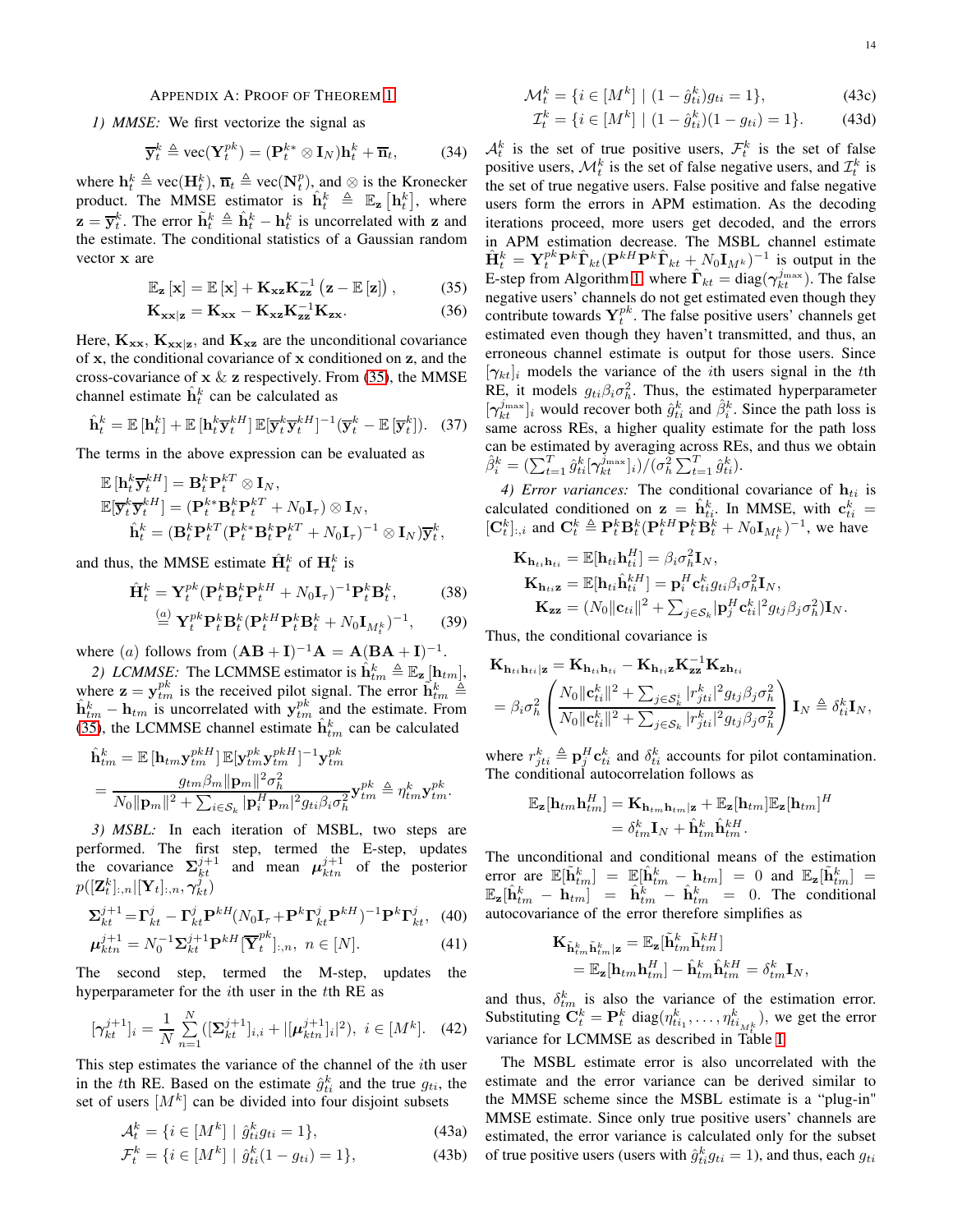is accompanied by  $\hat{g}_{ti}^k$  similar to [\[16\]](#page-12-15). Further, since the error variance models the true interference from other true positive users, the true path loss coefficient accompanies  $\hat{g}_{ti}^k g_{ti}$ . Hence we define  $\mathbf{C}_t^k \triangleq \mathbf{P}^k \mathbf{D}_t^k (\mathbf{P}^{kH} \mathbf{P}^k \mathbf{D}_t^k + N_0 \mathbf{I}_{M^k})^{-1}$  and  $\mathbf{D}_t^k \triangleq$ diag $(d_{ti_1}^k, d_{ti_2}^k, \ldots, d_{ti_{M^k}}^k)$ , with  $d_{ti}^k = \hat{g}_{ti}^k g_{ti} \beta_i \sigma_h^2$ . Substituting for  $\mathbf{C}_t^k$ , we get the error variance for MSBL, listed in Table [I.](#page-4-2)

# <span id="page-14-0"></span>APPENDIX B: PROOF OF THEOREM [2](#page-4-0)

In order to evaluate the SINR, we first calculate the power of the received signal, which is calculated conditioned on the knowledge of the estimates  $\mathbf{z} \triangleq \text{vec}(\hat{\mathbf{H}}_t^k)$  as  $\mathbb{E}_{\mathbf{z}}[|\tilde{y}_{tm}^k|^2] = \mathbb{E}_{\mathbf{z}}[|\sum_{i=1}^4 T_i|^2]$ . Since noise is uncorrelated with data,  $\mathbb{E}_{\mathbf{z}}[T_1 T_4^H] = \mathbb{E}_{\mathbf{z}}[T_2 T_4^H] = \mathbb{E}_{\mathbf{z}}[T_3 T_4^H] = 0$ . Since MMSE channel estimates are uncorrelated with their errors [\[20\]](#page-12-19),  $\mathbb{E}_{\mathbf{z}}[T_1 T_2^H] = 0$ . Computing the remaining power components requires the evaluation of  $\mathbb{E}_{z}[x_i x_j]$  for  $i \neq j$  which can be calculated as  $\mathbb{E}_{\mathbf{z}}[x_i x_j] = \mathbb{E}_{\mathbf{z}}[x_i] \mathbb{E}_{\mathbf{z}}[x_j] = 0$ . Thus, all the four terms are uncorrelated and the power in the received signal is just a sum of the powers of the individual components  $\mathbb{E}_{\mathbf{z}}[|\tilde{y}_{tm}^k|^2] = \sum_{i=1}^4 \mathbb{E}_{\mathbf{z}}[|T_i|^2]$ . We now compute the powers of each of the components. The useful signal power is

$$
\mathbb{E}_{\mathbf{z}}[|T_1|^2] = \mathbb{E}_{\mathbf{z}}[|\mathbf{a}_{tm}^{kH}\hat{\mathbf{h}}_{tm}^k g_{tm}x_m|^2] = P g_{tm}^2 |\mathbf{a}_{tm}^{kH}\hat{\mathbf{h}}_{tm}^k|^2.
$$

The desired gain is written as

$$
Gain_{tm}^{k} \triangleq \frac{\mathbb{E}_{\mathbf{z}}[|T_{1}|^{2}]}{P||\mathbf{a}_{tm}^{k}||^{2}} = g_{tm} \frac{|\mathbf{a}_{tm}^{kH}\hat{\mathbf{h}}_{tm}^{k}|^{2}}{||\mathbf{a}_{tm}^{k}||^{2}}.
$$
 (44)

The power of the estimation error is expressed as

$$
\mathbb{E}_{\mathbf{z}}[|T_2|^2] = \mathbb{E}_{\mathbf{z}}[|\mathbf{a}_{tm}^{kH}\tilde{\mathbf{h}}_{tm}^k g_{tm}x_m|^2] = P g_{tm}^2 \delta_{tm}^k \|\mathbf{a}_{tm}^k\|^2.
$$

Next, the power of the inter-user interference term  $T_3$  is

$$
\mathbb{E}_{\mathbf{z}}[|T_3|^2] = \mathbb{E}_{\mathbf{z}}\left[\left|\mathbf{a}_{tm}^{kH}\sum_{i\in\mathcal{S}_k^m}g_{ti}\mathbf{h}_{ti}x_i\right|^2\right]
$$
  
\n
$$
= P\sum_{i\in\mathcal{S}_k^m} g_{ti}^2 \mathbf{a}_{tm}^{kH} \mathbb{E}_{\mathbf{z}}[\mathbf{h}_{ti}\mathbf{h}_{ti}^H] \mathbf{a}_{tm}^k
$$
  
\n
$$
= P\sum_{i\in\mathcal{S}_k^m} g_{ti}^2 \mathbf{a}_{tm}^{kH} (\delta_{ti}^k \mathbf{I}_N + \hat{\mathbf{h}}_{ti}^k \hat{\mathbf{h}}_{ti}^{kH}) \mathbf{a}_{tm}^k
$$
  
\n
$$
= P\sum_{i\in\mathcal{S}_k^m} g_{ti}^2 (\|\mathbf{a}_{tm}^k\|^2 \delta_{ti}^k + |\mathbf{a}_{tm}^{kH}\hat{\mathbf{h}}_{ti}^k|^2).
$$

Here,  $\mathbb{E}_{\mathbf{z}}[|T_2|^2] + \mathbb{E}_{\mathbf{z}}[|T_3|^2]$  represents the contribution of estimation errors and multi-user interference components of the other users. Since  $q_{ti}$  is binary, its powers are dropped. We now split the normalized version of the above into the sum of the error component  $Est<sup>k</sup><sub>tm</sub>$  and the multi-user interference <code>MUI</code> $_{tm}^k$  as follows

$$
\text{Est}_{tm}^k \triangleq \sum_{i \in \mathcal{S}_k} g_{ti} \delta_{ti}^k, \text{ MUI}_{tm}^k \triangleq \sum_{i \in \mathcal{S}_k^m} g_{ti} \frac{|\mathbf{a}_{tm}^{kH} \hat{\mathbf{h}}_{ti}^k|^2}{\|\mathbf{a}_{tm}^{k}\|^2}. \tag{45}
$$

The noise power is calculated as

$$
\mathbb{E}_{\mathbf{z}}[|T_4|^2] = \mathbb{E}_{\mathbf{z}}[|\mathbf{a}_{tm}^{kH}\mathbf{n}_t|^2] = N_0 \|\mathbf{a}_{tm}^k\|^2. \tag{46}
$$

A meaningful SINR expression can be written out by dividing the useful signal power from [\(44\)](#page-14-2) by the sum of the interference and the noise powers (from [\(45\)](#page-14-3), and [\(46\)](#page-14-4)) [\[20\]](#page-12-19). Note that the interference component is comprised of the estimation error term and the signal powers of other users who have also transmitted in the same RE. SINR can thus be calculated as in [\(12\)](#page-4-3) for all users. For MMSE/LCMMSE, the corresponding SINR can be calculated by plugging in the channel estimates as detailed in Theorem [2.](#page-4-0)

In MSBL, each of  $T_1, T_2$ , and  $T_3$  is calculated among the subset of true positive users in the tth RE, i.e., users in  $\mathcal{A}_t^k = \{i \in [M^k] | \hat{g}_{ti}^k g_{ti} = 1\}$ . Hence, each of the powers previously derived for MMSE is accompanied by  $\hat{g}_{ti}^{k}g_{ti}$ . We need to account for false negative users, i.e., users in  $\mathcal{M}_t^k = \{i \in [M^k]|(1 - \hat{g}_{ti}^k)g_{ti} = 1\}$ . These users interfere with the decoding of other users and the SINR for such users is 0 since they will never get decoded. Such users' signals are uncorrelated with the other terms, and thus, their power is

$$
\mathbb{E}_{\mathbf{z}}[|T_{5}|^{2}] = \mathbb{E}_{\mathbf{z}}[|\sum_{i \in S_{k}^{m} \cap \mathcal{M}_{t}^{k}} \mathbf{a}_{tm}^{kH} \mathbf{h}_{ti} g_{ti} x_{i}|^{2}]
$$
\n
$$
\stackrel{(b)}{=} P \sum_{i \in S_{k}^{m} \cap \mathcal{M}_{t}^{k}} g_{ti}^{2} \mathbf{a}_{tm}^{kH} \mathbb{E}[\mathbf{h}_{ti} \mathbf{h}_{ti}^{H}] \mathbf{a}_{tm}^{k}
$$
\n
$$
= P \sum_{i \in S_{k}^{m} \cap \mathcal{M}_{t}^{k}} g_{ti}^{2} \mathbf{a}_{tm}^{kH} (\beta_{i} \sigma_{h}^{2} \mathbf{I}_{N}) \mathbf{a}_{tm}^{k}
$$
\n
$$
= P \sum_{i \in S_{k}^{m} \cap \mathcal{M}_{t}^{k}} g_{ti}^{2} \beta_{i} \sigma_{h}^{2} ||\mathbf{a}_{tm}^{k}||^{2}, \qquad (47)
$$

where the conditional expectation is dropped in  $(b)$  since the BS does not have the knowledge of the channel estimates of false negative users. The normalised power of the false positive users is FNU $_{tm}^k \triangleq \sum_{i \in S_k^m} (1 - \hat{g}_{ti}^k) g_{ti} \beta_i \sigma_h^2$ .

# <span id="page-14-1"></span>APPENDIX C: PROOF OF LEMMA [1](#page-5-3)

<span id="page-14-2"></span>It is known that, as the number of antennas gets large, both  $\|\hat{\mathbf{h}}_{tm}^k\|^2$  and  $|\hat{\mathbf{h}}_{tm}^{k} \hat{\mathbf{h}}_{ti}^k|^2$  converge almost surely (a.s.) to their deterministic equivalents [\[23\]](#page-12-22). Evaluating the deterministic equivalents as in [\[23\]](#page-12-22) and plugging into the SINR expression instead of the original terms, we can find an approximation to the SINR in the high antenna regime. As  $N$  gets large, the SINR with MRC converges almost surely  $(\rho_{tm}^k \xrightarrow{a.s.} \overline{\rho}_{tm}^k)$  to

$$
\overline{\rho}_{tm}^k = \frac{N \text{Sig}_{tm}^k}{\epsilon_{tm}^k \left( N_0/P + \text{NCoh}_{tm}^k \right) + \text{Coh}_{tm}^k},\tag{48}
$$

where  $\text{Sig}_{tm}^k$  is the desired gain, NCoh $_{tm}^k$  is the non-coherent interference, and  $\text{Coh}_{tm}^k$  is the coherent interference. For LCMMSE, NCoh $k_m \triangleq g_{tm} \delta_{tm}^k + \sum_{i \in S_k^m} g_{ti} \beta_i \sigma_h^2$ , Sig $k_m \triangleq$  $g_{tm}\beta_m^2\sigma_h^4\|\mathbf{p}_m\|^4$ ,  $\text{Coh}_{tm}^k$   $\triangleq$   $N\sum_{i\in S_k^m} g_{ti}\beta_i^2\sigma_h^4|\mathbf{p}_m^H\mathbf{p}_i|^2$ , and  $\epsilon_{tm}^k \triangleq N_0 \|\mathbf{p}_m\|^2 + \sum_{i \in \mathcal{S}_k} g_{ti} \hat{\beta}_i \sigma_n^2 |\mathbf{p}_m^H \mathbf{p}_i|^2$ . For  $\text{MMSE}, \quad \epsilon^k_{tm} \quad \triangleq \quad N_0 \|\mathbf{c}^k_{tm}\|^2 \; + \; \sum_{i \in \mathcal{S}_k} g_{ti} \beta_i \sigma^2_h |\mathbf{c}^{kH}_{tm} \mathbf{p}_i|^2,$  $\mathtt{Sig}^k_{tm} \triangleq g_{tm}(\epsilon^k_{tm})^2,~\mathtt{Coh}^k_{tm} \triangleq N\sum_{i\in \mathcal{S}^m_k} g_{ti} \beta_i^2 \sigma^4_h |\mathbf{c}^{kH}_{tm}\mathbf{p}_i|^2,$  $\texttt{NCoh}_{tm}^k \triangleq g_{tm}\delta_{tm}^k + \sum_{i \in \mathcal{S}_k^m} g_{ti}\beta_i\sigma_h^2$ . For MSBL,  $\epsilon_{tm}^k \triangleq \epsilon_{tm}^k$  $N_0 \Vert \mathbf{c}_{tm}^k \Vert^2 + \sum_{i \in \mathcal{S}_k} g_{ti} \beta_i \sigma_h^2 |\mathbf{c}_{tm}^{kH} \mathbf{p}_i|^2$ , NCoh $_{tm}^k \triangleq \hat{g}_{tm}^k g_{tm} \delta_{tm}^k +$  $\sum_{i \in S_k^m} g_{ti} \beta_i \sigma_h^2$ ,  $\text{Sig}_{tm}^k \triangleq \hat{g}_{tm}^k g_{tm} (\epsilon_{tm}^k)^2$ , and  $\text{Coh}_{tm}^k \triangleq$  $N \sum_{i \in S_k^m} g_{ti} \beta_i^2 \sigma_h^4 | \mathbf{c}_{tm}^{kH} \mathbf{p}_i |^2$ . Here,  $\delta_{tm}^k$  and  $\mathbf{c}_{tm}^k$  are obtained from Theorems [1](#page-3-0) and [2,](#page-4-0) respectively, for the three estimation schemes. Here,  $\delta_{tm}^k$  and  $\mathbf{c}_{tm}^k$  are obtained from Theorems [1](#page-3-0) and [2,](#page-4-0) respectively, for the three estimation schemes. The above expressions are obtained by replacing each of the terms involving  $\hat{\mathbf{h}}_{tm}^k$  in [\(14\)](#page-5-1) with their respective deterministic equivalents.

#### APPENDIX D: PROOF OF THEOREM [3](#page-7-0)

<span id="page-14-4"></span><span id="page-14-3"></span>Let  $k$  denote the intra-RE decoding iteration. When perfect CSI is available at the BS and the users perform path loss